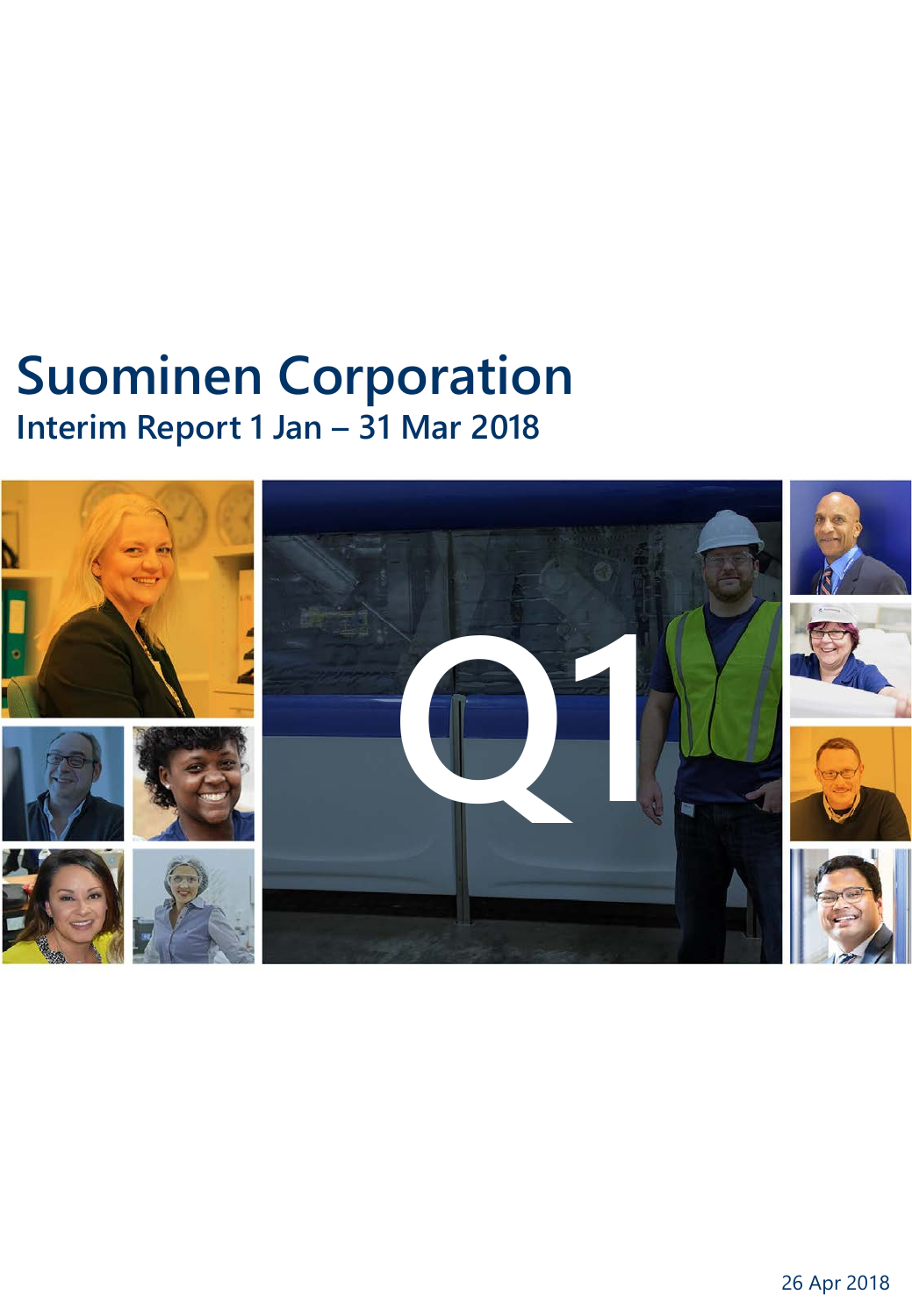

Suominen Corporation Interim Report 26 April 2018 at 8:00 am (EEST)

Suominen Corporation's Interim Report for 1 January – 31 March 2018:

Sales volumes continued to grow, net sales and operating profit declined

# **KEY FIGURES**

|                                                  | $1 - 3/$ | $1 - 3/$ | $1 - 12/$ |
|--------------------------------------------------|----------|----------|-----------|
|                                                  | 2018     | 2017     | 2017      |
| Net sales, EUR million                           | 106.6    | 112.9    | 426.0     |
| Comparable operating profit, EUR million         | 1.5      | 6.3      | 15.0      |
| Operating profit, EUR million                    | 1.5      | 6.3      | 15.0      |
| Profit for the period, EUR million               | $-0.4$   | 4.2      | 14.5      |
| Earnings per share, basic, EUR                   | $-0.01$  | 0.08     | 0.27      |
| Earnings per share, diluted, EUR                 | $-0.01$  | 0.07     | 0.25      |
| Cash flow from operations per share, EUR         | 0.09     | 0.12     | 0.39      |
| Return on invested capital, rolling 12 months, % | 4.6      | 11.7     | 6.6       |
| Gearing, %                                       | 68.2     | 50.2     | $59.5*$   |
| *restated                                        |          |          |           |

In this financial report, figures shown in brackets refer to the comparison period last year if not otherwise stated.

# **Highlights in January–March 2018:**

- Net sales decreased by 6% and amounted to EUR 106.6 million (112.9). The impact of EUR/USD exchange rate changes on net sales was exceptionally high, EUR -9 million.

- Operating profit declined by 75% to EUR 1.5 million (6.3) mainly due to pressure on sales prices. Moreover, we experienced certain issues with delivery efficiency.

- Cash flow from operations remained healthy and was EUR 5.2 million (6.1).

- Optimization of the output of the new manufacturing line at Bethune, SC, USA plant line continued. The customer deliveries continued to develop positively, even though the progress was still slower than anticipated.

- The Annual General Meeting decided to distribute in total EUR 6.3 million (EUR 0.11 per share) as return of capital.

- Suominen repeats its estimate, disclosed on 30 January 2018, and expects that in 2018, its net sales and comparable operating profit will improve from 2017. In 2017, Suominen's net sales amounted to EUR 426.0 million and operating profit to EUR 15.0 million. In financial year 2017 Suominen had no items affecting the comparability of the operating profit. The calculation of comparable operating profit is explained in the disclosures of this release.

**Nina Kopola**, President & CEO, comments on Suominen's first quarter of 2018:

"Consumer confidence remained strong in the beginning of 2018 both in the United States as well as in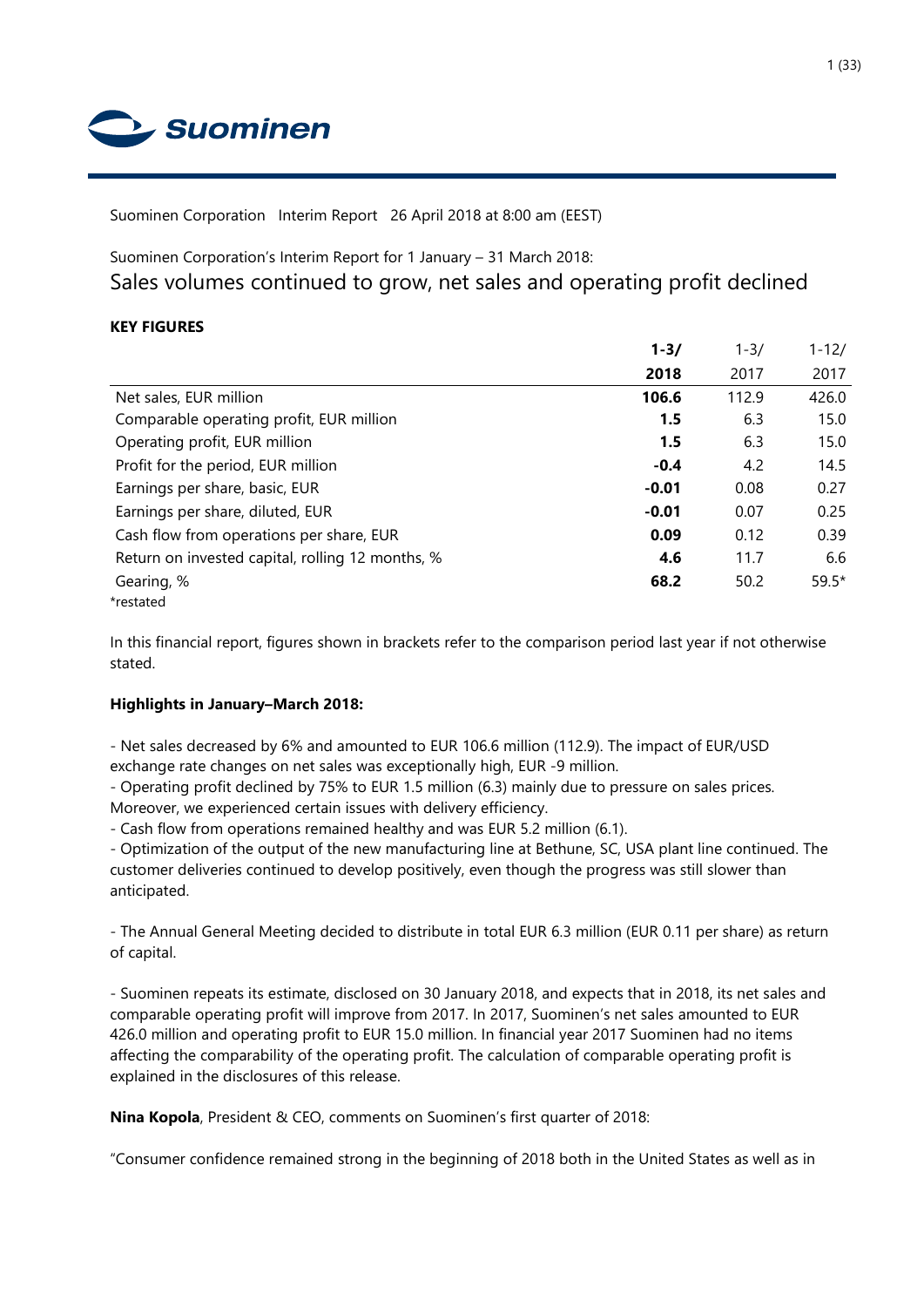

the euro zone. North America and Europe are Suominen's main market areas.

Consumers' optimism in the first quarter was also reflected in the demand of nonwoven products. Our volumes sold increased to a level that represents one of the highest in Suominen's history. However, despite of achieving volume growth for the fifth consecutive quarter, Suominen's financial development in the first quarter was a disappointment. Due to the weakening of USD compared to EUR and the pressure on sales prices, our net sales declined to EUR 106.6 million. The total impact of the changes in currency rates was EUR 9 million negative in the first quarter compared to the corresponding period last year.

Suominen's operating profit decreased to EUR 1.5 million. The unacceptable level of profitability was mainly attributable to the downward pressure on sales prices that has continued since mid-2017. As raw material prices have in general increased, this has therefore strongly affected our profitability. Unfortunately, we also experienced certain issues with delivery efficiency, including unplanned production downtime due to disruptions in power supply and technical difficulties at the new line at the Bethune plant. In spite of very challenging market situation, we were able to slightly increase our average sales prices in Q1.

The loss for the reporting period was EUR -0.4 million. Despite the weakened profitability, Suominen's cash flow from operations remained healthy, at EUR 5.2 million.

We continued to optimize the output from the new manufacturing line at Bethune, SC, USA. The customer deliveries continued to develop positively, even though the progress was still slower than anticipated. We did not see the anticipated turn to positive gross profit during Q1 from the new manufacturing line.

To correct the course of the profitability development, we initiated already in the end of 2017 an improvement program called 3P. The program focuses on improving the profitability through Pricing, Performance and Planning. On top of those, we carry on our determined work with the product portfolio transformation. The tools to mitigate the raw material price increases include the price mechanism -based sales as well as our own separate pricing measures. Both tools have an impact with a certain lag. The increase in average sales prices mentioned above represents the first tangible results of the program. Going forward, our intention is to continue capturing the full value of our products and be more firm in pricing, aiming to improve profitability.

The Group-wide renewal of ICT systems continued in the first quarter as the new systems were taken into use at our Green Bay, WI, USA plant. The ICT systems renewal represents an enabler for growth. With the new ICT systems, we are able to clearly improve our planning and optimization of the operations in line with our Changemaker strategy. We expect that most of Suominen's plants run with the new systems by end of 2018.

To further enhance our capability to supply high added value nonwovens, we decided to invest in new carding machinery representing the latest technology at our plant in Green Bay, WI, USA. The investment is valued at approximately EUR 6 million and it is again one step forward in the implementation of our strategy.

Another important milestone for Suominen was the launch of the Sustainability Agenda in the beginning of 2018. The agenda spans until 2021 and defines Suominen's stance on sustainability through its three focus areas, connecting our activities to the Changemaker strategy and to the United Nations' Sustainable Development Goals. Moreover, the agenda includes concrete longer-term goals related to environmental and social responsibility.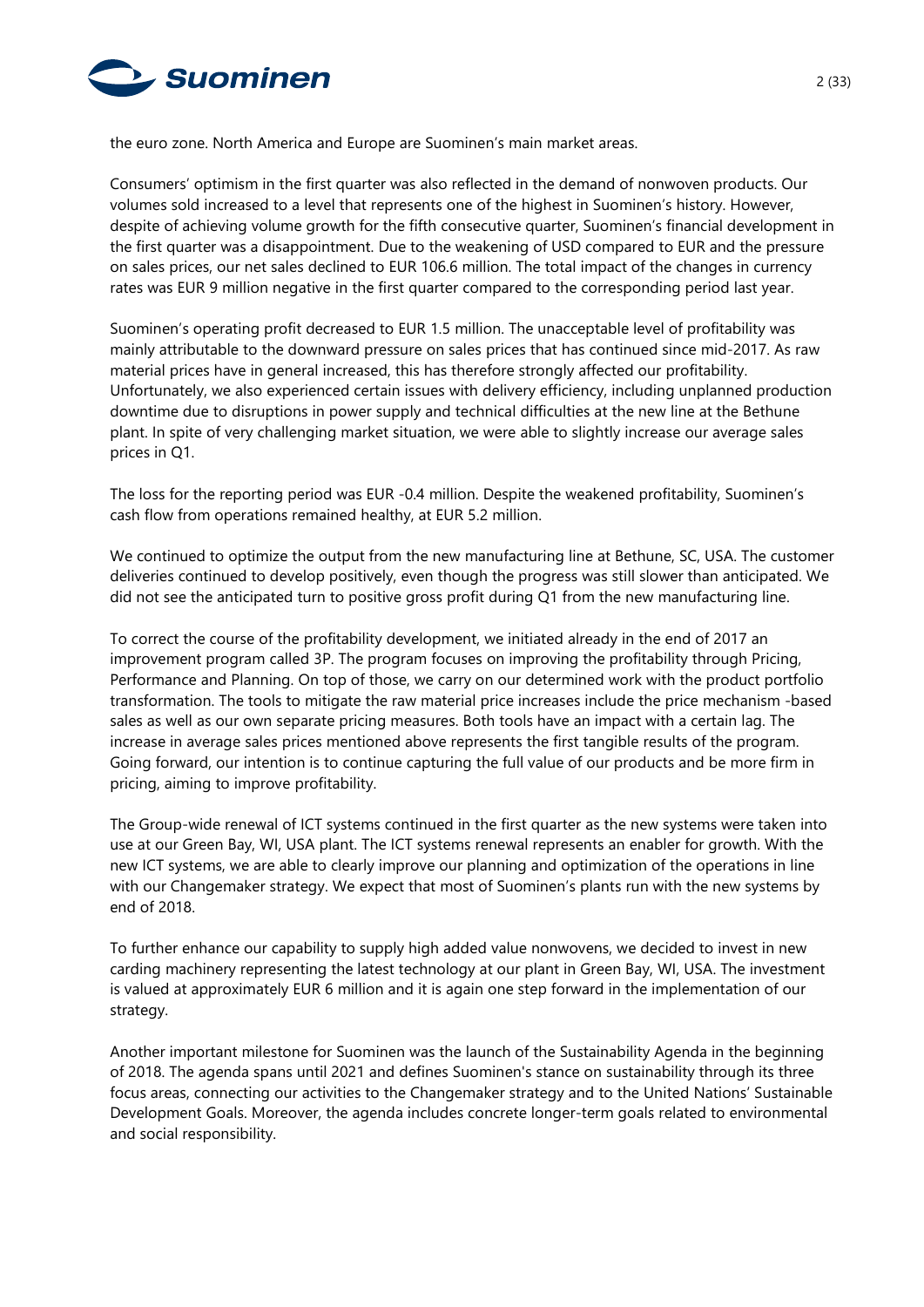

The Annual General Meeting held on 15 March 2018 decided that a return of capital of EUR 0.11 per share was to be paid for the financial year 2017. I am satisfied that despite the decline in profitability in 2016 and 2017, we have been able to maintain solid distribution of funds to our shareholders."

#### **NET SALES**

In January–March 2018, Suominen's net sales decreased by 6% from the comparison period to EUR 106.6 million (112.9). Sales volumes increased, but the weakening of USD compared to EUR and the pressure on sales prices affected net sales. The weakening of the USD compared to EUR decreased the net sales by EUR 9 million.

Suominen has two business areas, Convenience and Care. Convenience business area supplies nonwovens as roll goods for a wide range of wiping applications. Care business area manufactures nonwovens for hygiene products and medical applications. Net sales of the Convenience business area were EUR 97.5 million (101.9) and net sales of the Care business area EUR 9.2 million (11.1).

The main application areas for nonwoven materials supplied by Suominen in January–March were baby wipes (accounting for 39% of the sales), personal care wipes (23%), home care wipes (20%), hygiene and medical products (9%), and wipes for workplace use (9%). All nonwovens for wiping products belong to the Convenience business area and nonwovens for hygiene and medical products to the Care business area. The proportions of nonwovens for baby wipes, home care wipes as well as medical and hygiene products decreased from the comparison period, while the share of nonwovens for personal care grew.

# **OPERATING PROFIT AND RESULT**

Operating profit declined by 75% and amounted to EUR 1.5 million (6.3) mainly due to the downward pressure on sales prices. Moreover, we experienced certain issues with delivery efficiency, affecting our margins. The effect of US dollar exchange rate fluctuation did not have any material effect on operating profit.

Profit before income taxes was EUR -0.3 million (6.1), and profit for the reporting period was EUR -0.4 million (4.2).

# **FINANCING**

The Group's net interest-bearing liabilities at nominal value amounted to EUR 86.5 million (70.2) at the end of the review period. The gearing ratio was 68.2% (50.2%) and the equity ratio 41.2% (44.2%).

In January–March, net financial expenses were EUR -1.9 million (-0.2), or 1.8% (0.1%) of net sales. During the first quarter of the comparison period the capitalization of borrowing costs in fixed assets required by IAS 23 standard decreased interest expenses recognized in the statement of profit or loss by EUR 0.8 million. Fluctuations in exchange rates increased the financial items by EUR 0.7 million. In the comparison period the fluctuations in exchange rates decreased the financial items by EUR 0.1 million.

Cash flow from operations was EUR 5.2 million (6.1), representing a cash flow per share of EUR 0.09 (0.12). The decline in the cash flow from operations was mainly due to the lower financial result. The financial items in the cash flow from operations, in total EUR -0.8 million (-2.1), were principally impacted by the interests of the debenture bond paid during the reporting period. EUR 0.7 million was tied up in working capital (in Q1 2017: tied up EUR 2.8 million).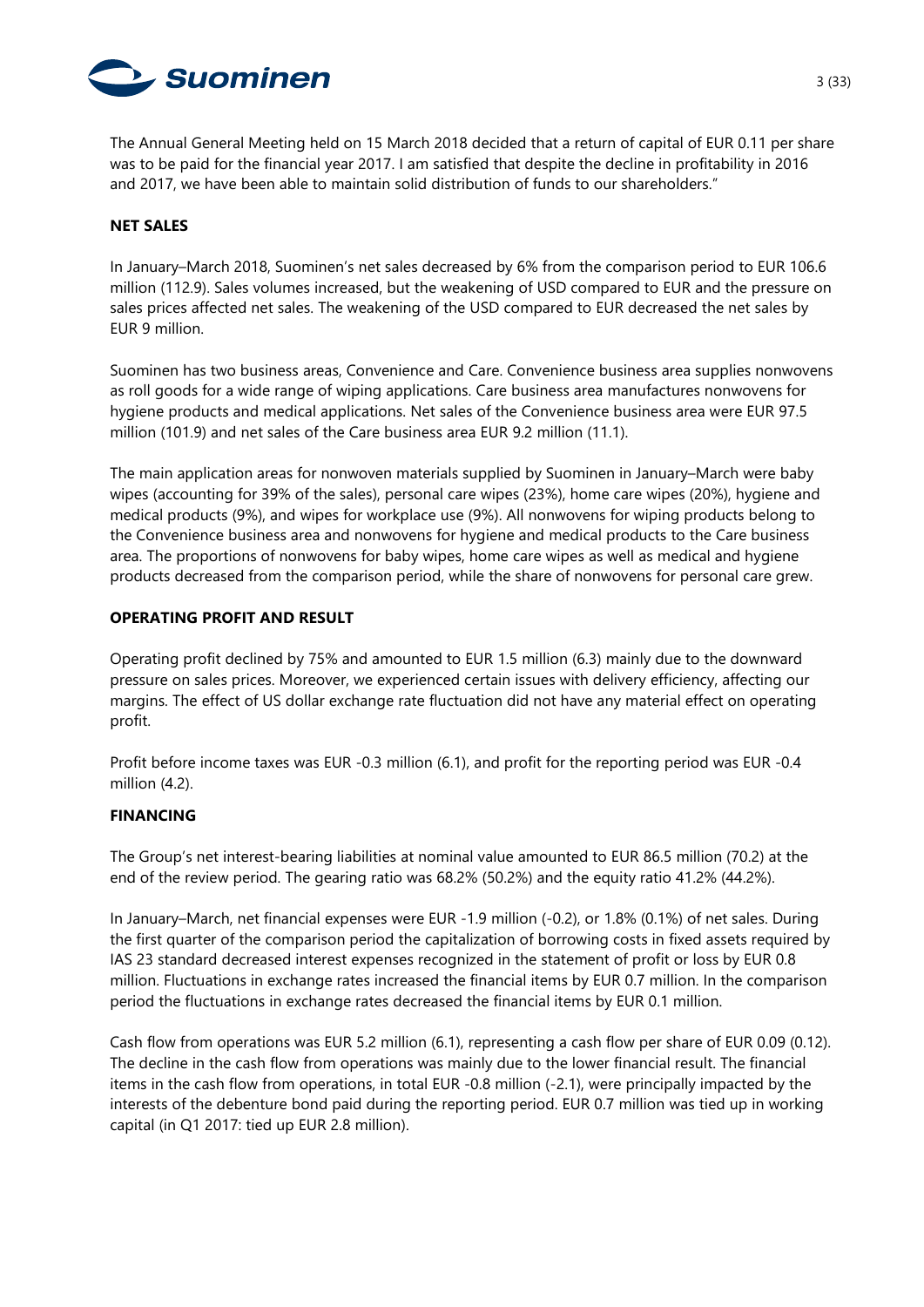

In accordance with the decision of the Annual General Meeting held on 15 March 2018, a return of capital (EUR 0.11 per share), in total EUR 6.3 million, affected the cash flow from financing. It was paid on 28 March 2018.

### **CAPITAL EXPENDITURE**

The gross capital expenditure totaled EUR 2.2 million (11.2) and was mainly related to the investment in the group-wide renewal of ICT systems. Out of Suominen's eight plants, two are now operating with the renewed systems as the implementation of the new systems was conducted successfully in the Green Bay, WI, USA plant in the first quarter. Other investments were mainly for maintenance. Depreciation and amortization for the review period amounted to EUR 5.0 million (4.7).

#### **INFORMATION ON SHARES AND SHARE CAPITAL**

#### **Share capital**

The number of Suominen's registered shares was 58,259,219 shares on 31 March 2018, equaling to a share capital of EUR 11,860,056.00.

#### **Share trading and price**

The number of Suominen Corporation shares traded on Nasdaq Helsinki from 1 January to 31 March 2018 was 793,480 shares, accounting for 1.4% of the average number of shares (excluding treasury shares). The highest price was EUR 4.60, the lowest EUR 3.66 and the volume-weighted average price EUR 4.16. The closing price at the end of review period was EUR 3.74. The market capitalization (excluding treasury shares) was EUR 214.9 million on 31 March 2018.

#### **Treasury shares**

On 31 March 2018, Suominen Corporation held 786,712 treasury shares.

The Board of Directors of Suominen Corporation resolved on 6 March 2018 on a directed share issue without payment for the reward payment from Suominen's Matching Share Plan 2015 and from the Performance Share Plan 2015 (Performance Period 2015-2017). The number of treasury shares distributed to the participants was 89,568 shares.

# **The portion of the remuneration of the members of the Board of Directors which shall be paid in shares**

The Annual General Meeting held on 15 March 2018 decided that the remuneration payable to the members of the Board remains unchanged. 60% of the annual remuneration is paid in cash and 40% in Suominen Corporation's shares.

The number of shares forming the remuneration portion which is payable in shares will be determined based on the share value in the stock exchange trading maintained by Nasdaq Helsinki Ltd, calculated as the trade volume weighted average quotation of the share during the one month period immediately following the date on which the Interim Report of January–March 2018 of the company is published. The shares will be given out of the own shares held by the company by the decision of the Board of Directors by 1 June 2018 at the latest.

#### **Share-based incentive plans for the management and key employees**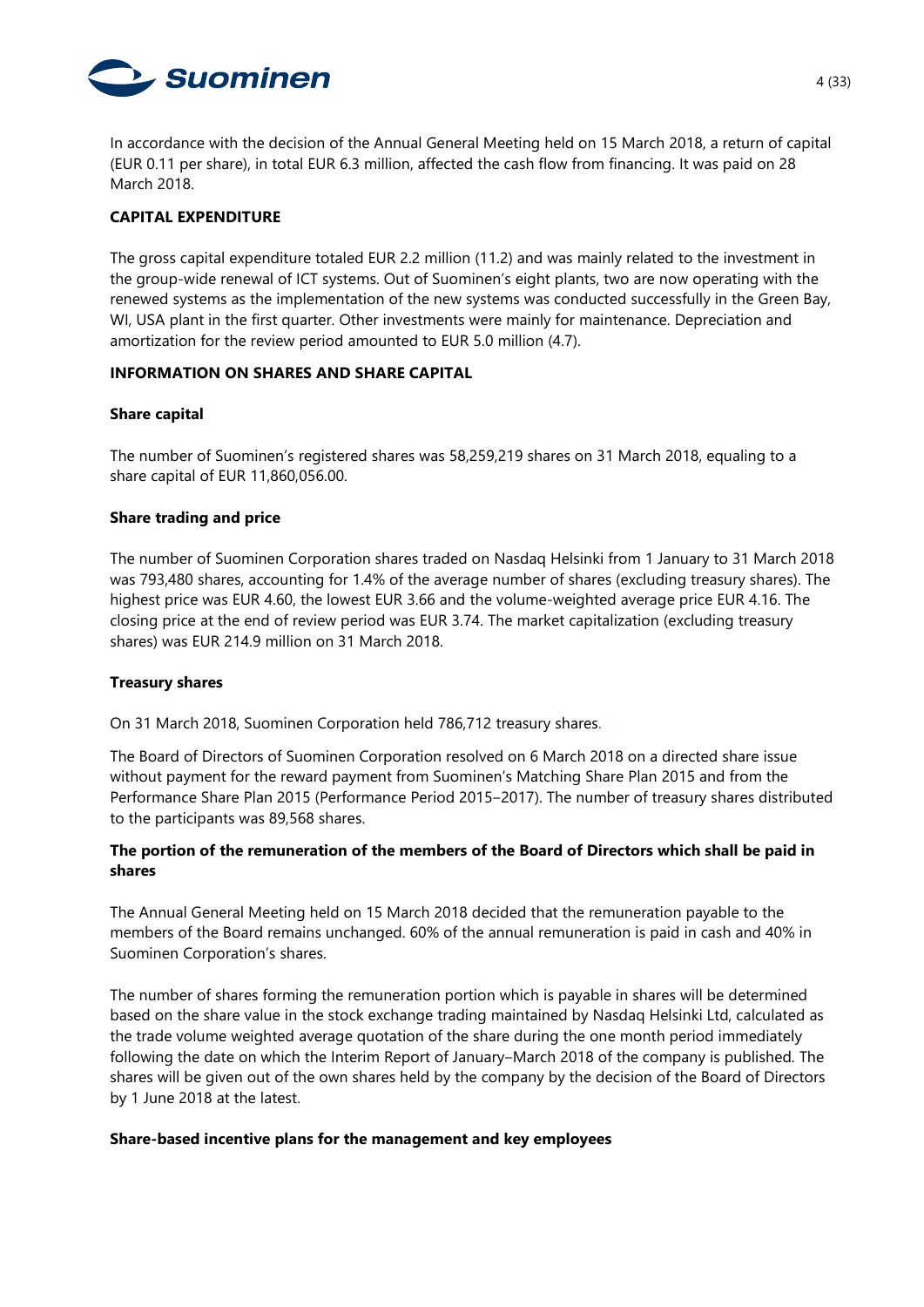

The Group management and key employees participate the company's share-based incentive plan. The plans are described in detail in the Financial Statements 2017 and in the Remuneration Statement 2017 of Suominen Corporation, available on the company's website, [www.suominen.fi](http://www.suominen.fi/) > Investors > Corporate Governance.

The Board of Directors of Suominen Corporation resolved on 6 March 2018 on a directed share issue without payment for the reward payment from Suominen's Matching Share Plan 2015 and from the Performance Share Plan 2015 (Performance Period 2015–2017). The resolution on the directed share issue without payment was based on the authorization granted to the Board of Directors by the Annual General Meeting held on 16 March 2016.

The plans had in total 14 participants. Based on the terms and conditions of the plans and after the deduction of the cash portion of the reward for taxes, the number of shares earned by the participants was 89,568 shares.

#### **ANNUAL GENERAL MEETING**

The Annual General Meeting (AGM) of Suominen Corporation was held on 15 March 2018.

The AGM adopted the Financial Statements and the Consolidated Financial Statements for the financial year 2017 and discharged the members of the Board of Directors and the President & CEO from liability for the financial year 2017.

The AGM decided that a return of capital of EUR 0.11 per share will be paid, in total EUR 6.3 million. The decision was in accordance with the proposal by the Board of Directors.

The AGM decided that the remuneration payable to the members of the Board remains unchanged. The Chair will be paid an annual fee of EUR 60,000, Deputy Chair of the Board an annual fee of EUR 37,500 and other Board members an annual fee of EUR 28,000. Further, the members of the Board will receive a fee of EUR 500 for each meeting of the Board of Directors held in the home country of the respective member and a fee of EUR 1,000 per each meeting of the Board of Directors held elsewhere than in the home country of the respective member. 60% of the remuneration is paid in cash and 40% in Suominen Corporation's shares. Compensation for expenses is paid in accordance with the company's valid travel policy. The decision was in accordance with the proposal by the Shareholders' Nomination Board.

The AGM decided that the number of Board members remains unchanged at six (6). Mr. Jan Johansson was re-elected as Chair of the Board of Directors and Mr. Andreas Ahlström, Mr. Risto Anttonen, Mr. Hannu Kasurinen, Ms. Laura Raitio and Ms. Jaana Tuominen were re-elected as members of the Board of Directors. The decisions were in accordance with the proposal by the Shareholders' Nomination Board.

Ernst & Young Oy, Authorised Public Accountant firm, was re-elected as the auditor of the company for the next term of office in accordance with the Articles of Association. Ernst & Young Oy has announced that it will appoint Mr. Toni Halonen, Authorised Public Accountant, as the principally responsible auditor of the company. The AGM decided that the auditor's fee would be paid according to the invoice accepted by the company. The decisions were in accordance with the proposal of the Board of Directors and the recommendation by the Audit Committee.

The AGM authorized the Board of Directors to decide on the repurchase of the company's own shares. The decision was in accordance with the proposal by the Board of Directors. The terms and conditions of the authorization are explained later in this interim report.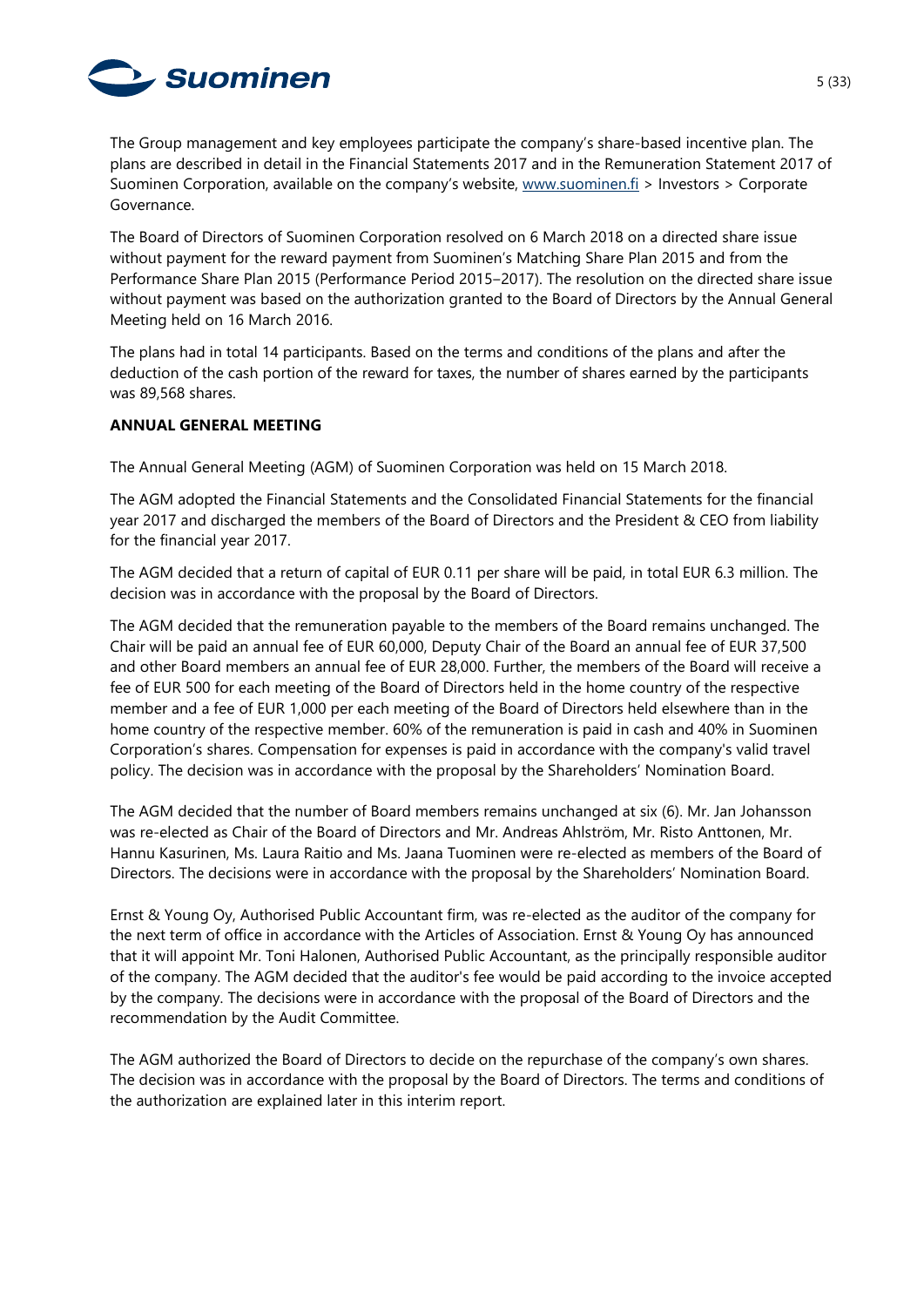

#### **Constitutive meeting and permanent committees of the Board of Directors**

In its organizing meeting held after the AGM, the Board of Directors re-elected Risto Anttonen as Deputy Chair of the Board.

The Board of Directors elected from among its members the members for the Audit Committee and Personnel and Remuneration Committee. Hannu Kasurinen was re-elected as the Chair of the Audit Committee and Andreas Ahlström was re-elected as member. Laura Raitio was elected as a new member to the Audit Committee. Jan Johansson was re-elected as the Chair of the Personnel and Remuneration Committee and Risto Anttonen and Laura Raitio were re-elected as members.

#### **Authorizations of the Board of Directors**

The Annual General Meeting (AGM) held on 15 March 2018 authorized the Board of Directors to decide on the repurchase a maximum of 400,000 of the company's own shares. The company's own shares shall be repurchased otherwise than in proportion to the holdings of the shareholders by using the nonrestricted equity through trading on regulated market organized by Nasdaq Helsinki Ltd at the market price prevailing at the time of acquisition. The shares shall be repurchased and paid in accordance with the rules of Nasdaq Helsinki Ltd and Euroclear Finland Ltd. The shares shall be repurchased to be used in company's share-based incentive programs, in order to disburse the remuneration of the members of the Board of Directors, for use as consideration in acquisitions related to the company's business, or to be held by the company, to be conveyed by other means or to be cancelled. The Board of Directors shall decide on other terms and conditions related to the repurchase of the company's own shares. The repurchase authorization shall be valid until 30 June 2019 and it revokes all earlier authorizations to repurchase company's own shares.

The AGM held on 16 March 2016 authorized the Board of Directors to decide on issuing new shares and/or conveying the company's own shares held by the company and/or granting special rights entitling to shares referred to in Chapter 10, Section 1 of the Finnish Limited Liability Companies Act. New shares may be issued and/or company's own shares held by the company or its group company may be conveyed at the maximum amount of 5,000,000 shares in aggregate. The maximum number of new shares that may be subscribed and own shares held by the company that may be conveyed by virtue of the options and other special rights granted by the company is 5,000,000 shares in total which number is included in the maximum number stated earlier. The authorization is valid until 30 June 2019. On 31 March 2018, the remaining maximum amount of shares to be conveyed was 4,872,826 shares.

#### **NOTIFICATIONS UNDER CHAPTER 9, SECTION 5 OF THE SECURITIES MARKET ACT**

During the review period Suominen received no notifications under Chapter 9, Section 5 of the Securities Market Act.

#### **BUSINESS RISKS AND UNCERTAINTIES**

The estimate on the development of Suominen's net sales is partially based on forecasts and delivery plans received from the company's customers. Changes in these forecasts and plans, resulting from changes in the market conditions or in customers' inventory levels, may affect Suominen's net sales.

Suominen's customer base is fairly concentrated, which adds to the customer-specific risk. This may affect Suominen's financial result if customers' purchasing habits become more cautious as a result of a changes in consumption, or as a result of sales losses. In 2017, the Group's ten largest customers accounted for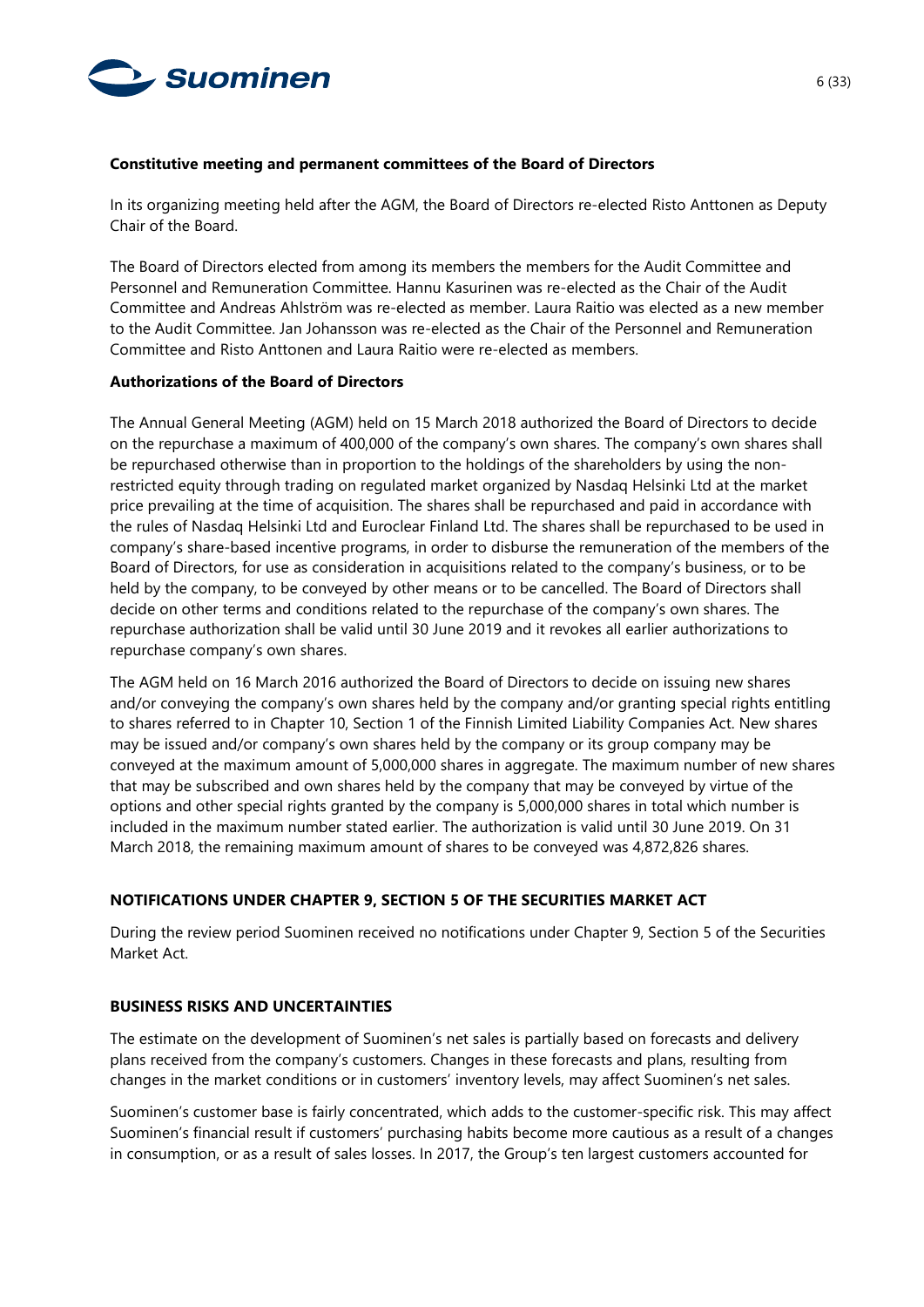

63% (63%) of the Group net sales. Long-term contracts are preferred with the largest customers. In practice the customer relationships are long-term and last for several years. Customer-related credit risks are managed in accordance with a risk policy approved by the Board of Directors. Credit limits are confirmed for customers on the basis of credit ratings and customer history. Suominen also uses export credit guarantees and insures against customer risks to a limited extent.

The relevance of the United States in Suominen's business operations increases the significance of the exchange rate risk related to USD in the Group's total exchange risk position. Suominen hedges this foreign exchange position in accordance with its hedging policy.

The risks that are characteristic to South American region, including significant changes in business environment or exchange rates, could have an impact on Suominen's operations in Brazil.

Suominen purchases significant amounts of pulp- and oil-based raw materials annually. Raw materials are the largest cost item for operations. Rapid changes in the global market prices of raw materials have an impact on the company's profitability. Suominen's stocks equal to two to four weeks' consumption and passing on the price changes of these raw materials to the prices Suominen charges its contract customers takes two to five months.

Extended interruptions in the supply of Suominen's main raw materials could disrupt production and have a negative impact on the Group's overall business operations. As Suominen sources its raw materials from a number of major international suppliers, significant interruptions are unlikely.

Suominen has numerous regional, national and international competitors in its different product groups. There is currently oversupply in some product groups in Suominen's both principal market regions. Products based on new technologies and imports from countries of lower production costs may reduce Suominen's competitive edge. If Suominen is not able to compete with an attractive product offering, it may lose some of its market share. Competition may lead to increased pricing pressure on the company's products.

Suominen continuously invests in its manufacturing facilities. The deployment of the investments may delay from what was planned, the costs of the investments may increase from what has been expected or the investments may create less business benefits than anticipated. The deployment phase of investments may cause temporary interruptions in operations.

Suominen's operations are dependent on the integrity, security and stable operation of its ICT systems and software as well as on the successful management of cyber risks. If Suominen's ICT systems and software were to become unusable or significantly impaired for an extended period of time, or the cyber risks are realized, Suominen's reputation as well as ability to deliver products at the appointed time, order raw materials and handle inventory could be adversely impacted.

There could be a risk of Suominen's business operations being interrupted due to abrupt and unforeseen events, such as power outages or fire and water damage. Suominen may not be able to control these events through predictive actions, which could lead to interruptions in business. Risks of this type are insured in order to guarantee the continuity of operations. As Suominen has valid damage and business interruption insurance, it is expected that the damage would be compensated and the financial losses caused by the interruption of business would be covered.

Suominen uses certain technologies in its production. In the management's view, the chosen technologies are competitive and there is no need to make major investments in new technologies. However, it cannot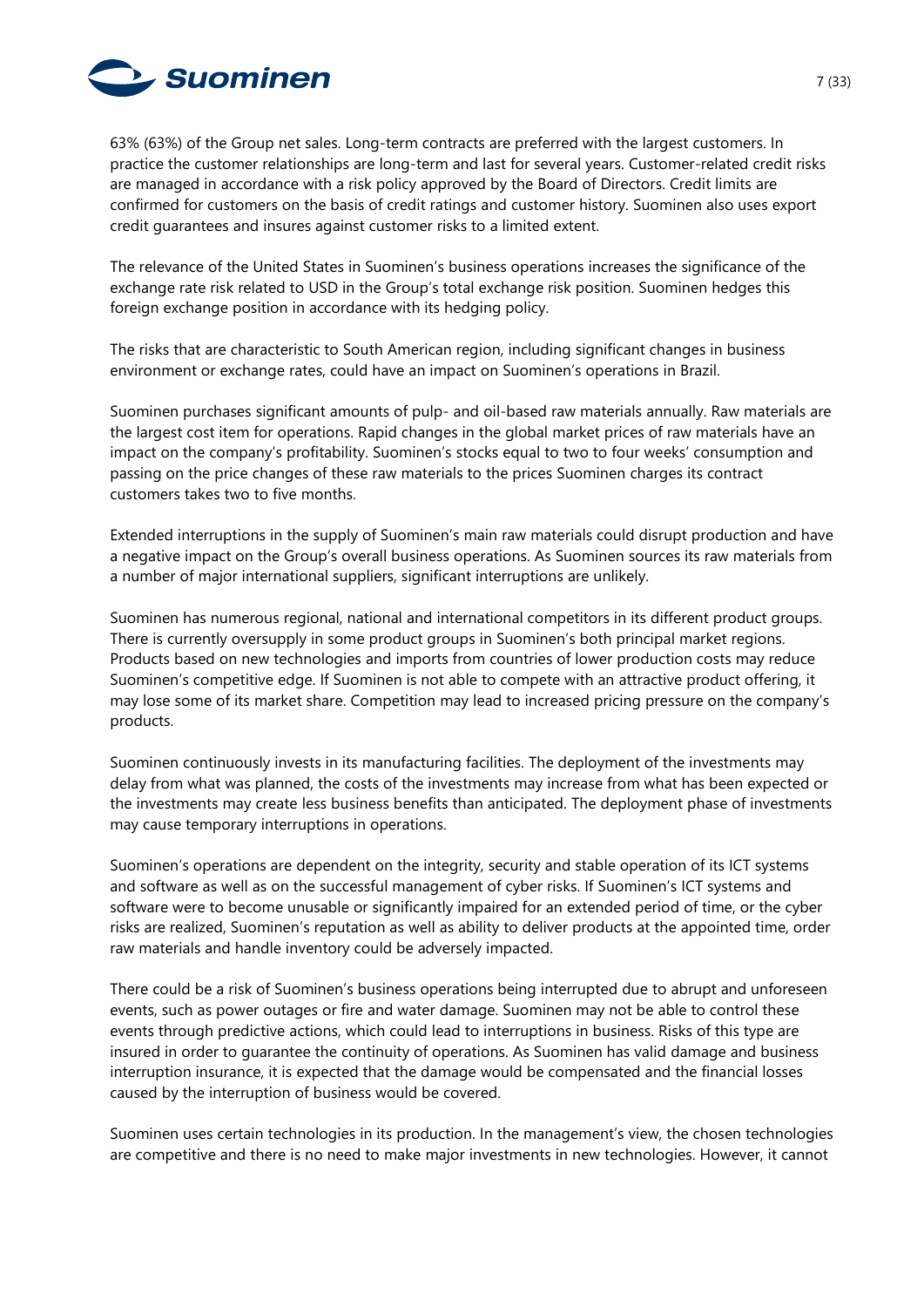

be excluded that the company's technology choices could prove wrong, and the development of new or substitute technologies would then require investments.

Suominen aims to protect its business against product liability risks through the use of systematic quality assurance processes and products liability insurance. R&D function of the company is responsible for ensuring the underlying safety of the group´s products during their development. Continuous quality control is designed to guarantee product quality during production. Management considers it unlikely that the Group will face significant product liability-related claims, and is unaware of any such claims.

Suominen is subject to corporate income taxes in numerous jurisdictions. Significant judgment is required to determine the total amount of corporate income tax at Group level. There are many transactions and calculations that leave room for uncertainty as to the final amount of the income tax. Tax risks relate also to changes in tax rates or tax legislation or misinterpretations, and materialization of the risks could result in increased payments or sanctions by the tax authorities, which in turn could lead to financial loss. Deferred tax assets included in the statement of financial position require that the deferred tax assets can be recovered against the future taxable income.

The Group is exposed to several financial risks, such as foreign exchange, interest rate, counterparty, liquidity and credit risks. The Group's financial risks are managed in line with a policy confirmed by the Board of Directors. The financial risks are described in the note 3 of the Financial Statements.

Suominen performs goodwill impairment testing annually. In impairment testing the recoverable amounts are determined as the value in use, which comprises of the discounted projected future cash flows. Actual cash flows can differ from the discounted projected future cash flows. Uncertainties related to the projected future cash flows include, among others, the long economic useful life of the assets and changes in the forecast sales prices of Suominen's products, production costs as well as discount rates used in testing. Due to the uncertainty inherent in the future, it is possible that Suominen's recoverable amounts will be insufficient to cover the carrying amounts of assets, particularly goodwill. If this happens, it will be necessary to recognize an impairment loss, which, when implemented, will weaken the result and equity. Goodwill impairment testing has been described in the consolidated financial statements.

#### **BUSINESS ENVIRONMENT**

Suominen's nonwovens are, for the most part, used in daily consumer goods, such as wet wipes as well as in hygiene and medical products. In these target markets of Suominen, the general economic situation determines the development of consumer demand, even though the demand for consumer goods is not very cyclical in nature. North America and Europe are the largest market areas for Suominen. In addition, the company operates in South American markets. The growth in the demand for nonwovens has typically exceeded the growth of gross domestic product by a couple of percentage points.

Consumer confidence remained strong in the beginning of 2018 both in the United States as well as in the euro zone. Consumers' optimism was reflected in the demand of nonwoven products.

Suominen assesses the trend in the demand for its products on the basis of both the general market situation and, above all, on the basis of the framework agreements drawn up with its customers. The new manufacturing capacity that has come on stream has somewhat saturated the markets, primarily in nonwovens for baby wipes and flushables.

At large, the growth in the demand in Suominen's target markets is expected to continue in 2018, on average, at the pace of 2017.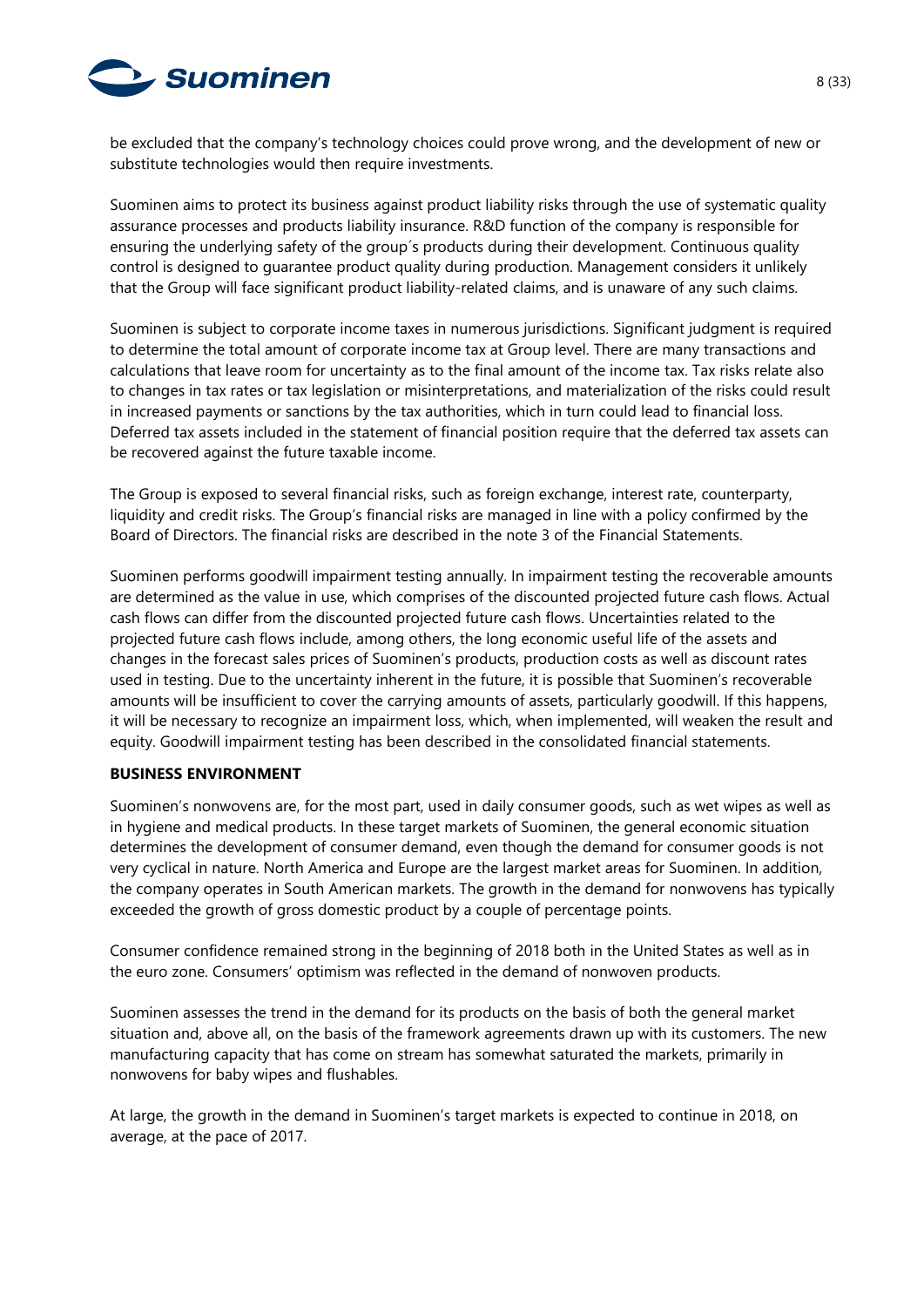

#### **OUTLOOK FOR 2018**

Suominen repeats its estimate, disclosed on 30 January 2018, and expects that in 2018, its net sales and comparable operating profit will improve from 2017. In 2017, Suominen's net sales amounted to EUR 426.0 million and operating profit to EUR 15.0 million. In financial year 2017 Suominen had no items affecting the comparability of the operating profit. The calculation of comparable operating profit is explained in the disclosures of this release.

#### **ANALYST AND PRESS CONFERENCE**

Nina Kopola, President & CEO, and Tapio Engström, CFO, will present the Q1 financial result in Finnish at an analyst and press conference in Helsinki on Thursday, 26 April at 11:00 am (EEST). The conference will take place at Suominen's Helsinki office, address Itämerentori 2. The presentation material will be available after the analyst and press conference at [www.suominen.fi](http://www.suominen.fi/)

A teleconference and a webcast on the Q1 financial result will be held on 26 April at 3:00 pm (EEST). The conference can be attended by phone at +44 20 3936 2999 (passcode 76 65 40) or accessed at [www.suominen.fi/webcast.](http://www.suominen.fi/webcast) The conference call will be held in English.

A replay of the conference can be accessed at [www.suominen.fi/webcast](http://www.suominen.fi/webcast) or by phone at 1 845 709 8569 (United States), 020 3936 3001 (United Kingdom) or +44 20 3936 3001 (all other locations), using access code 61 58 04.

#### **NEXT FINANCIAL REPORT**

Suominen Corporation will publish its Half Year Report 2018 on Friday, 3 August 2018 approximately at 8:00 am (EEST).

#### **SUOMINEN GROUP 1 JANUARY–31 MARCH 2018**

The figures in these interim financial statements are mainly presented in EUR thousands. As a result of rounding differences, the figures presented in the tables do not necessarily add up to total.

This interim report has not been audited.

This interim report has been prepared in accordance with the principles defined in IAS 34 Interim Financial Reporting. The principles for preparing the interim report are the same as those used for preparing the consolidated financial statements for 2017, with the exception of the effect of the new accounting standards and interpretations which came into force on 1 January 2018.

Below are disclosed separately those new standards, amendments and interpretations, which have been applied from 1 January 2018 and which have a material effect on Suominen. Other new or amended standards or interpretations applicable from 1 January 2018 are not material for Suominen Group. The effects of the changes in accounting principles on Suominen's opening balances in the statement of financial position are presented in separate tables at the end of this interim report.

#### **IFRS 15 Revenue from Contracts with Customers**

The standard defines a five-step model to recognize revenue based on contracts with customers. In accordance with IFRS 15, the timing of the revenue recognition can take place over time or at a point of time, depending on the transfer of control. The new standard has no material effect on revenue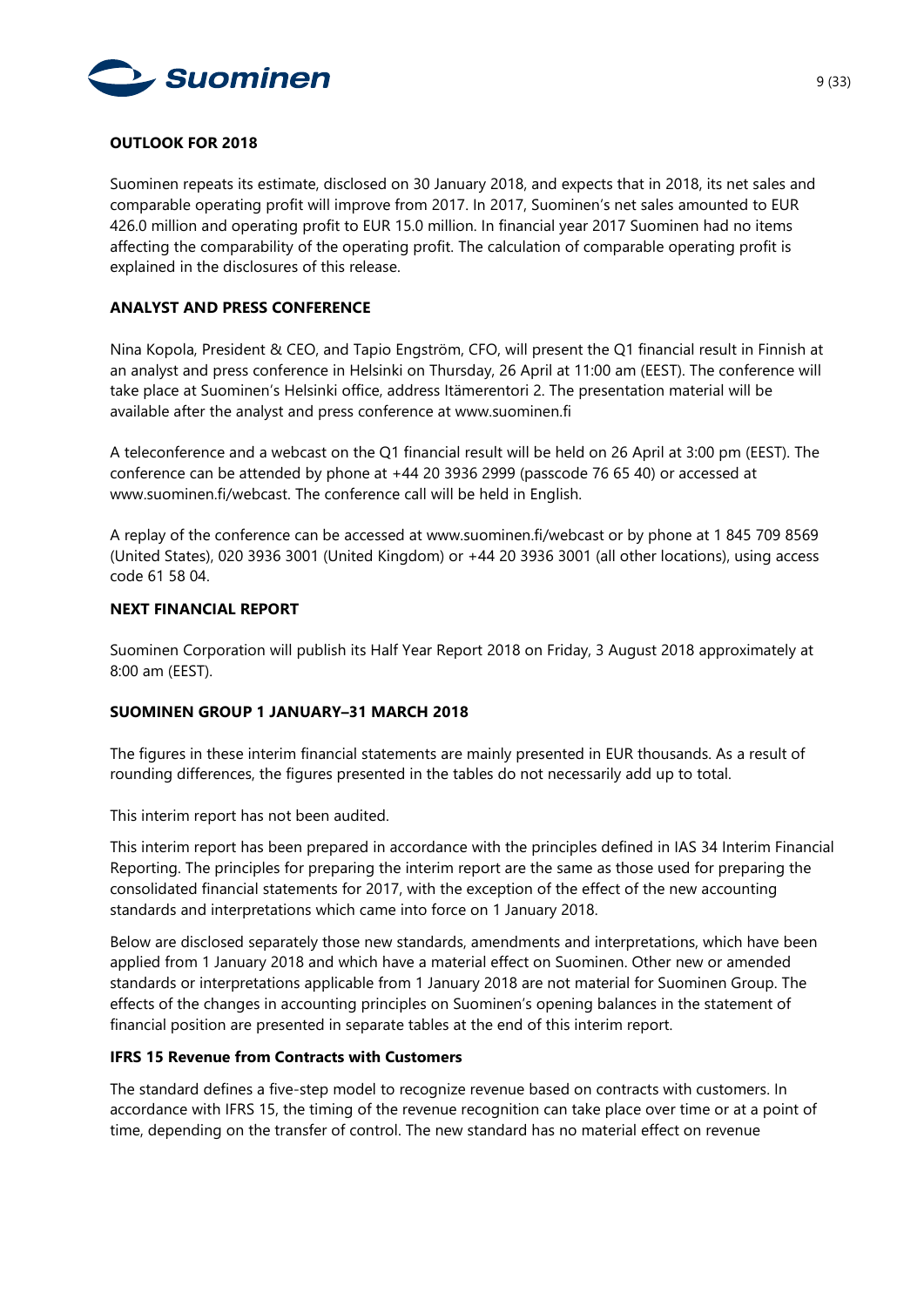

recognition in Suominen, but it increases the disclosure information in the consolidated financial statements.

The goods Suominen sells are nonwoven rolls. The customer can benefit from each nonwoven roll either on its own or together with other resources readily available to the customer. The delivered goods have been identified in the contracts Suominen has made with the customer (for example the quality and measurements of the product have been defined). The contracts often define the target for quantities to be delivered, but the customer is not committed to the quantities. The supplied quantities are based on the customer's purchase orders and each supplied quantity is invoiced separately.

The performance obligation is satisfied when the goods have been delivered to the customer, ie. the performance obligation is satisfied at a point of time. In most cases the goods are handed over to the customer when the goods leave the production plant. If, in accordance with the terms of delivery, the risks and rewards of ownership of the goods as well as control over the goods are transferred to the customer only when the goods have been delivered to the customer, revenue is recognized only when the customer has received the goods. This did not change the revenue recognition principles of Suominen.

The payment terms and times differ depending on the customer. The applied payment term and the length of the payment time are affected by, among other things, the credit risk and prior payment behavior of the customer. In addition, the geographical location of the invoicing production plant as well of the customer have an effect on the payment terms. Suominen has preferred payment terms defined in the credit policy, but for commercial reasons it is possible to deviate from these payment terms. For the most part trade receivables are due within 30-90 days from the invoicing date.

There are no significant financing components in the transaction prices and the considerations are paid in cash.

Some of the customer contracts include a definition of a rebate, which is granted to the customer if the delivered quantities exceed the predefined level, i.e. in these cases the transaction price includes a variable consideration. The effect of the variable consideration on the transaction price is taken into account in revenue recognition by estimating the probability of the realization of the rebate for each contract. The estimation is based on the most likely amount. When estimating the probability, Suominen takes into account the historical information of the customer (such as whether the deliveries in the past have reached the level which entitles the customer to receive the rebate), the current situation at the time of the delivery of the goods as well as forecasts on future deliveries. The uncertainty inherent in estimating the variable consideration is considered to be so immaterial that the variable consideration has not been constrained. The estimated transaction price is reassessed latest at the end of each reporting period. This did not change the revenue recognition principles of Suominen.

The receivable from the customer is recognized at the transaction price. This means in practice that both the invoiced trade receivable from the customer and recognized revenue are adjusted in accounting with an accrual based on the estimated rebate amount. This did change Suominen's practice in recognizing amounts in the statement of financial position, as previously the rebate accrual was recognized in accrued expenses. The opening balances in the statement of financial position have been restated accordingly.

In some of the customer contracts the transaction price of the goods is tied to the raw material costs of Suominen. The effect of the raw material prices on transaction prices is, however, applied only to future transaction prices and they do not affect the prices of already delivered goods. As the delivered quantities are distinct performance obligations, raw material clauses are not applied retrospectively.

Sales prices are defined in the customer contracts separately for each product. The price for each customer is based on, among other things, quantities, transaction currency and the geographical location of the customer. Variable considerations (rebates) are allocated to the performance obligations which are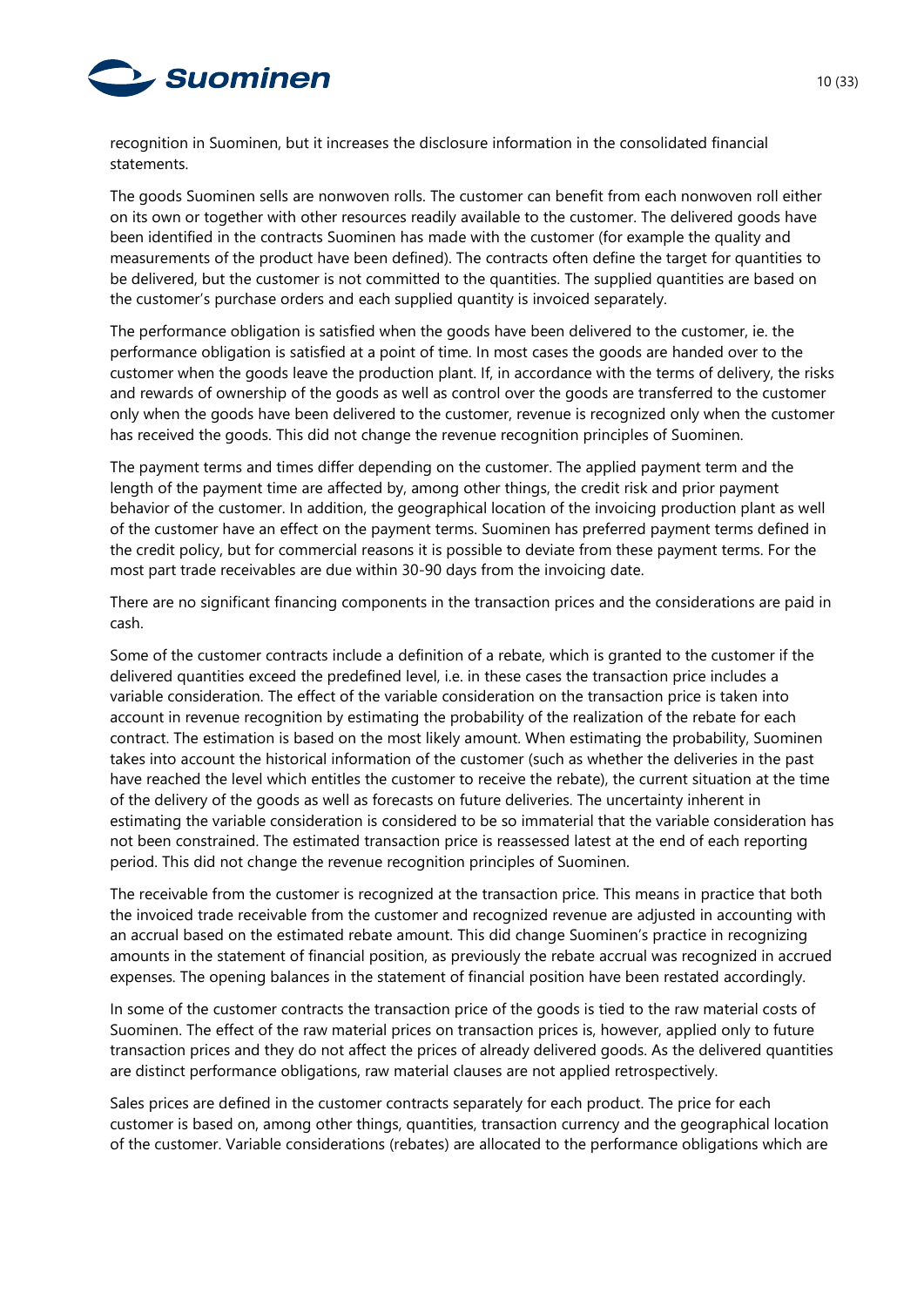

included in the contract, unless otherwise agreed in the contract. In these cases the variable considerations are allocated only to those performance obligations they relate to.

Suominen has no material incremental costs of obtaining a contract which would fulfill the capitalization criteria. Any incremental costs are recognized as expense when incurred, as the amortization period of such capitalized incremental costs would be one year or less. Suominen has no such costs to fulfill a contract which would fulfill the capitalization criteria of IFRS 15.95-97.

IFRS 15 requires an entity to disaggregate revenue into categories, which are relevant for the entity to evaluate the financial performance and which are regularly reviewed by the chief operating decision maker. The relevant revenue disaggregation categories for Suominen are business areas (based on customers or end products of customers) and geographical areas.

#### **IFRS 9 Financial Instruments**

IFRS 9 changed the classification and measurement of financial assets and includes a new model for assessing the impairment of the financial assets based on expected credit losses. The classification and measurement of financial liabilities did not materially change from IAS 39. Hedge accounting can be applied to a larger number of risk exposures than before and hedge accounting principles have been harmonized with those used in risk management.

IFRS 9 changed the classification and measurement of some financial assets of Suominen. Suominen has defined its business model for managing the financial assets and based on the model as well as the characteristics of the financial assets, determined the classification of the financial assets.

Certain loan receivables, which in accordance with IAS 39 were classified as loans and other receivables and measured at amortized cost, are under IFRS 9 financial assets at fair value through profit or loss, as they, among other things, include terms which are not basic terms for loan receivables. For these loan receivables the credit risk is taken into account when determining the fair value of the receivables. Some of the loan receivables continued to be measured at amortized cost also under IFRS 9, as the their contractual cash flows consist solely of payments of principal and interest, and Suominen's aim is to hold the receivables until maturity in order to collect the contractual cash flows. For these loan receivables the credit risk and impairment losses are estimated based on 12-month expected credit losses, or if there has been an increase in the credit risk related to the receivable, based on lifetime expected credit losses.

For investments in equity instruments, ie. shares, IFRS 9 enables the entity to make an irrevocable election of classification and measurement by equity instrument. Suominen has classified some of the investments in equity instruments at fair value through profit or loss. With the classification both the fair value changes and possible gains and losses on disposal are recognized in profit or loss. Some equity instruments have been classified at fair value through other comprehensive income, and both fair value changes and possible gains and losses on disposal are recognized in other comprehensive income without subsequent recycling to profit or loss.

Cash and cash equivalents are measured under IFRS 9 at amortized cost. Under IFRS 9 also cash and cash equivalents are subject to credit loss assessment, and credit losses are recognized based on either 12 month expected credit losses, or if there has been a significant increase in the credit risk related to the receivable, based on lifetime expected credit losses. Based on the situation at the end of the reporting period and taking into account the counterparty credit risk related to deposits in banks, there are no credit losses from cash and cash equivalents.

Derivative instruments for which hedge accounting is not applied, are recognized under IFRS 9 at fair value through profit or loss.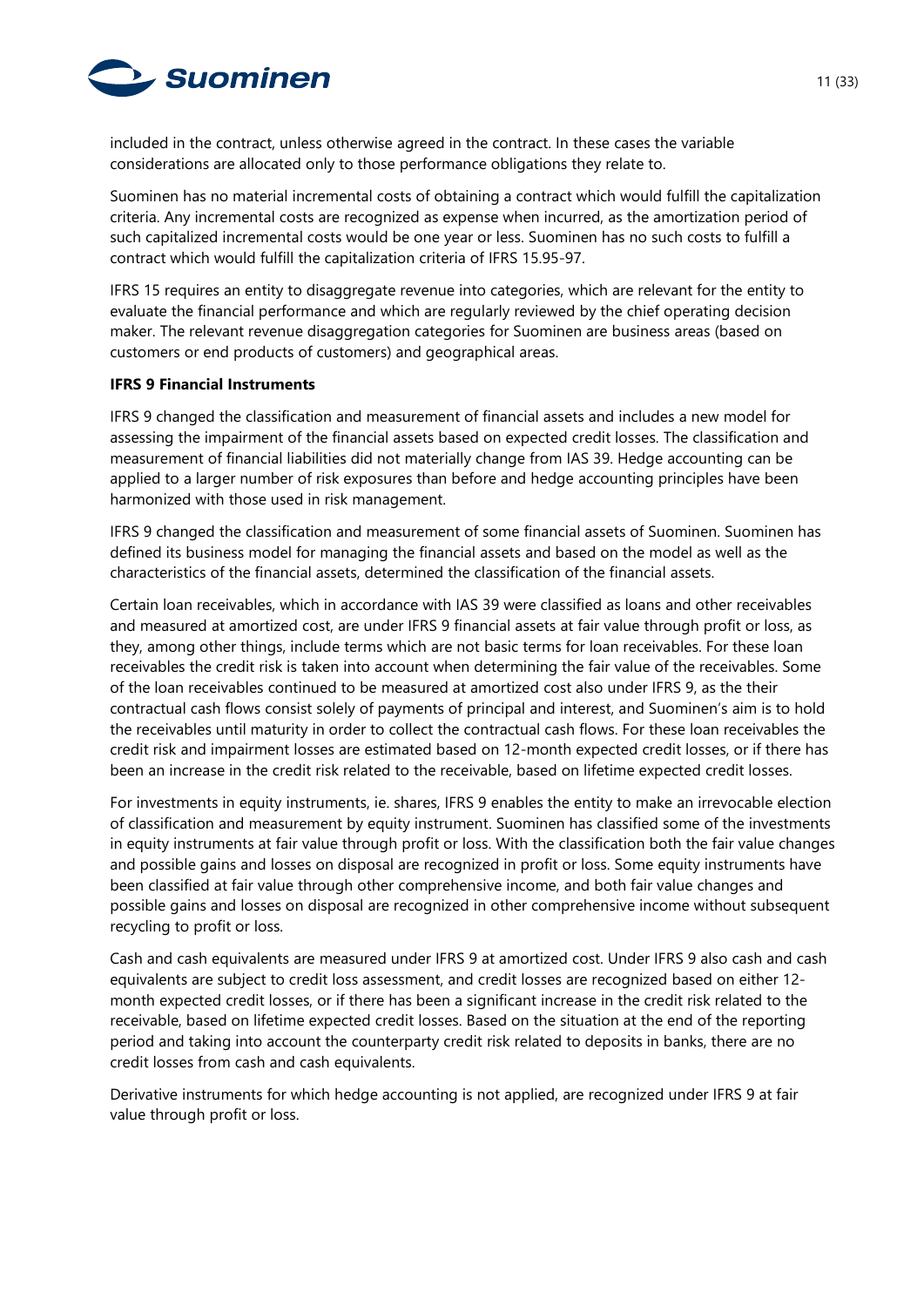

Trade receivables are measured under IFRS 9 at amortized cost. The value of trade receivables depends on the transaction price of sold goods. Transaction price is measured in accordance with IFRS 15 Revenue from Contracts with Customers standard. In defining the transaction price, for example the variable considerations included in the contracts, such as volume rebates, are taken into account. This means that the transaction price can be lower than the sales amount invoiced from the customer. Suominen had recognized already before the application of IFRS 9 the estimated customer rebates and other potential variable considerations in profit or loss, so there were no result effects of applying IFRS 15 on transaction price. As the accruals for variable considerations were presented in the statement of financial position as accrued expenses before IFRS 9 was applied and under IFRS 9 as items decreasing trade receivables, the carrying amount of trade receivables changed under IFRS 9. The opening balances in the statement of financial position have been restated accordingly.

Suominen applies the practical expedient allowed by IFRS 9 for impairment losses arising from trade receivables and uses a provision matrix in estimating the impairment losses based on historical experience on realized credit losses. In accordance with the provision matrix, the impairment losses of trade receivables are based on lifetime expected credit losses. Trade receivables are categorized based on risk characteristics of the customers taking into account the customers' capability to pay all contractual amounts as agreed in the contracts. Risk characteristics include, among others, the geographical risk related to the customer.

In accordance with IFRS 9, the expected credit losses on trade receivables are a probability-weighted estimate of credit losses over the expected life. Historically Suominen's realized credit losses have mainly been immaterial and a large part of the trade receivables are from international customers with high credit ratings. The main change in applying IFRS 9 is that credit losses will be recognized earlier than before. Applying the provision matrix in evaluating the impairment losses of trade receivables had no material effect on Suominen's first quarter result compared with the corresponding period of the previous year.

IFRS 9 did not change the measurement or classification of financial liabilities.

#### **Amendments to IFRS 2 Classification and Measurement of Share-based Payment Transactions**

The amendments to IFRS 2 changed the recognition and measurement of share-based payment transactions which have net settlement features for withholding tax obligations. Under such transactions the entity withholds a number of shares that is equal to the monetary value of the employee's tax obligation from the total number of shares that would have otherwise been issued to the employee upon exercise or vesting, and transfers the amount in cash to tax authorities on behalf of the employee.

After the application of the amendments of IFRS 2, the previously cash-settled portion of share-based payment transactions which have net settlement features for withholding tax obligations is recognized and measured as equity-settled. At transition date, the carrying value of the liability for the cash-settled portion of any unvested share-based payment arrangement which has net settlement features has been reclassified in equity.

As Suominen's share-based payment programs have net settlement features, the amendment changed Suominen's accounting and measurement for cash-settled share-based payments. The opening balances in the statement of financial position have been restated accordingly, and the change increased the consolidated equity by approximately EUR 0.7 million.

#### **IFRIC Interpretation 22: Foreign Currency Transactions and Advance Considerations**

When a non-monetary asset or liability arises from the payment or receipt of a foreign currency advance consideration before the related asset, expense or income is recognized, the non-monetary items are recognized in the statement of financial position using the transaction date exchange rate. The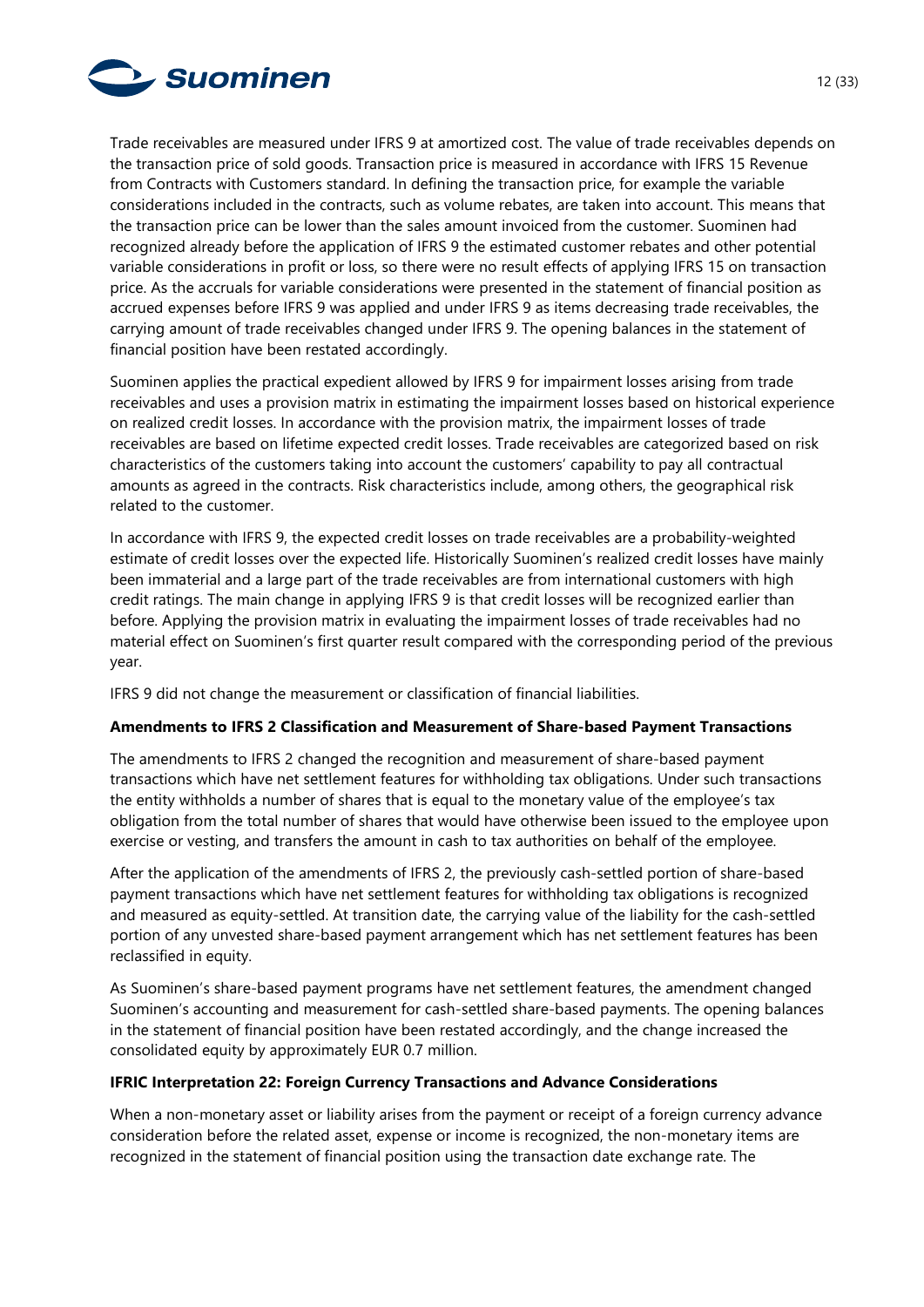

interpretation clarified that when the non-monetary item related to the advance consideration is derecognized and the related asset, expense or income is recognized, the exchange rate used is the rate used in the initial recognition of the advance consideration, and no revaluation due to changes in foreign exchange rates is made.

Suominen has applied the interpretation prospectively to transactions taking place on or after 1 January 2018. Application of the interpretation has no material effect on Suominen's consolidated financial statements.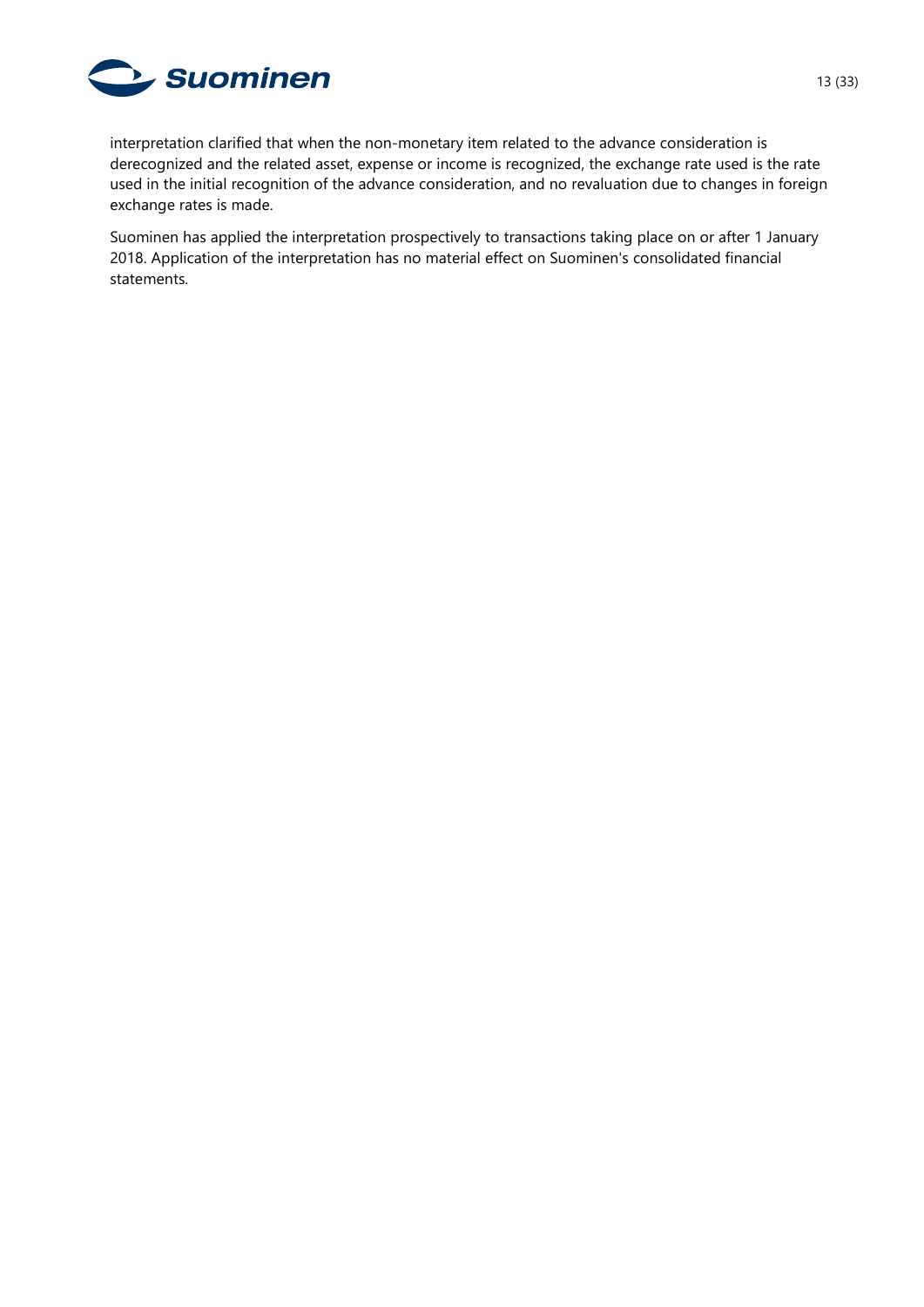

# **CONSOLIDATED STATEMENT OF FINANCIAL POSITION**

|                                            |           |           | Restated   |
|--------------------------------------------|-----------|-----------|------------|
| <b>EUR thousand</b>                        | 31.3.2018 | 31.3.2017 | 31.12.2017 |
| <b>Assets</b>                              |           |           |            |
| <b>Non-current assets</b>                  |           |           |            |
| Goodwill                                   | 15,496    | 15,496    | 15,496     |
| Intangible assets                          | 18,346    | 14,542    | 17,470     |
| Property, plant and equipment              | 129,907   | 140,355   | 136,649    |
| Loan receivables                           | 3,072     | 6,836     | 3,072      |
| Equity instruments                         | 777       | 777       | 777        |
| Other non-current receivables              | 1,618     | 2,514     | 1,744      |
| Deferred tax assets                        | 5,479     | 3,570     | 5,142      |
| <b>Total non-current assets</b>            | 174,694   | 184,091   | 180,349    |
|                                            |           |           |            |
| <b>Current assets</b>                      |           |           |            |
| Inventories                                | 42,999    | 39,452    | 44,241     |
| Trade receivables                          | 58,065    | 59,264    | 53,934     |
| Loan receivables                           | 4,337     | 1,550     | 4,337      |
| Other current receivables                  | 3,190     | 4,770     | 4,236      |
| Assets for current tax                     | 7,496     | 1,911     | 7,703      |
| Cash and cash equivalents                  | 17,047    | 25,653    | 27,240     |
| <b>Total current assets</b>                | 133,134   | 132,599   | 141,692    |
|                                            |           |           |            |
| <b>Total assets</b>                        | 307,828   | 316,690   | 322,040    |
|                                            |           |           |            |
| <b>Equity and liabilities</b>              |           |           |            |
| <b>Equity</b>                              |           |           |            |
| Share capital                              | 11,860    | 11,860    | 11,860     |
| Share premium account                      | 24,681    | 24,681    | 24,681     |
| Reserve for invested unrestricted equity   | 81,101    | 70,855    | 87,423     |
| Treasury shares                            | $-44$     | -44       | -44        |
| Fair value and other reserves              | 264       | 41        | 264        |
| Exchange differences                       | $-6,235$  | 11,473    | $-3,151$   |
| Retained earnings                          | 15,239    | 4,940     | 15,761     |
| Total equity attributable to owners of the |           |           |            |
| parent                                     | 126,866   | 123,806   | 136,794    |
| Hybrid bond                                |           | 16,096    |            |
| <b>Total equity</b>                        | 126,866   | 139,902   | 136,794    |
|                                            |           |           |            |
| <b>Liabilities</b>                         |           |           |            |
| <b>Non-current liabilities</b>             |           |           |            |
| Deferred tax liabilities                   | 14,147    | 11,171    | 14,558     |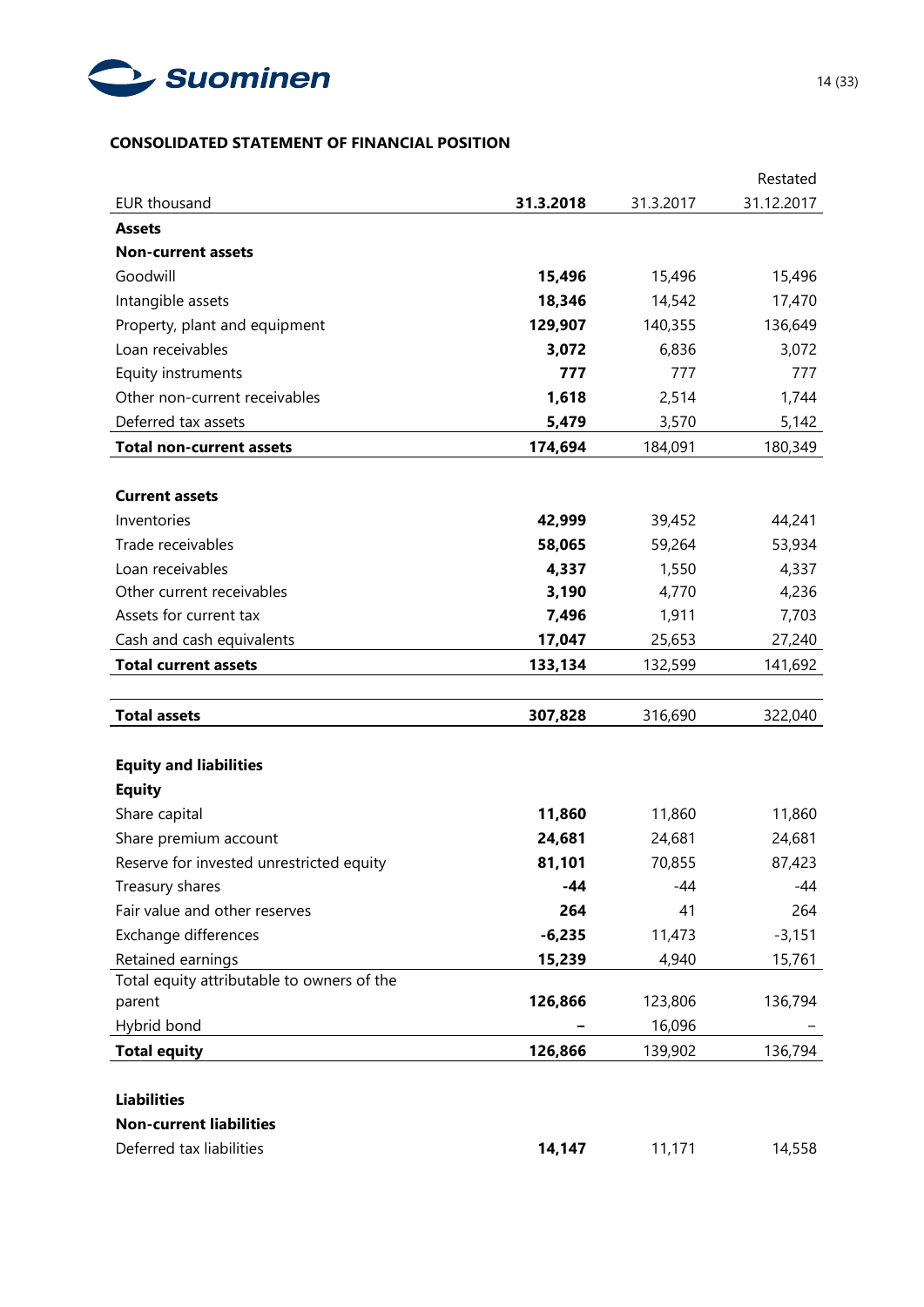

| Liabilities from defined benefit plans         | 914     | 998     | 984     |
|------------------------------------------------|---------|---------|---------|
| Other non-current liabilities                  | 17      | 505     | 49      |
| Debentures                                     | 95,463  | 75,000  | 95,192  |
| Other non-current interest-bearing liabilities | 131     | 11,387  | 162     |
| Total non-current liabilities                  | 110,671 | 99,061  | 110,945 |
|                                                |         |         |         |
| <b>Current liabilities</b>                     |         |         |         |
| Current interest-bearing liabilities           | 10,120  | 17,815  | 15,118  |
| Liabilities for current tax                    | 78      | 1,541   | 32      |
| Trade payables and other current liabilities   | 60,092  | 58,371  | 59,152  |
| Total current liabilities                      | 70,290  | 77,727  | 74,302  |
|                                                |         |         |         |
| <b>Total liabilities</b>                       | 180,962 | 176,788 | 185,247 |
|                                                |         |         |         |
| <b>Total equity and liabilities</b>            | 307,828 | 316,690 | 322,040 |

# **CONSOLIDATED STATEMENT OF PROFIT OR LOSS**

| <b>EUR thousand</b>               | $1 - 3/2018$ | $1 - 3/2017$ | 1-12/2017  |
|-----------------------------------|--------------|--------------|------------|
| <b>Net sales</b>                  | 106,616      | 112,920      | 425,996    |
| Cost of goods sold                | $-98,769$    | $-99,246$    | $-383,839$ |
| <b>Gross profit</b>               | 7,847        | 13,674       | 42,157     |
| Other operating income            | 624          | 349          | 1,764      |
| Sales and marketing expenses      | $-1,780$     | $-1,859$     | $-7,262$   |
| Research and development          | $-808$       | $-1,264$     | $-4,739$   |
| Administration expenses           | $-4,337$     | -4,694       | $-16,861$  |
| Other operating expenses          | 2            | 52           | -59        |
| <b>Operating profit</b>           | 1,548        | 6,258        | 15,000     |
| Net financial expenses            | $-1,876$     | $-157$       | $-2,570$   |
| <b>Profit before income taxes</b> | $-328$       | 6,101        | 12,430     |
| Income taxes                      | -44          | $-1,862$     | 2,048      |
| Profit / loss for the period      | $-372$       | 4,240        | 14,478     |
|                                   |              |              |            |
| <b>Earnings per share, EUR</b>    |              |              |            |
| <b>Basic</b>                      | $-0.01$      | 0.08         | 0.27       |
| Diluted                           | $-0.01$      | 0.07         | 0.25       |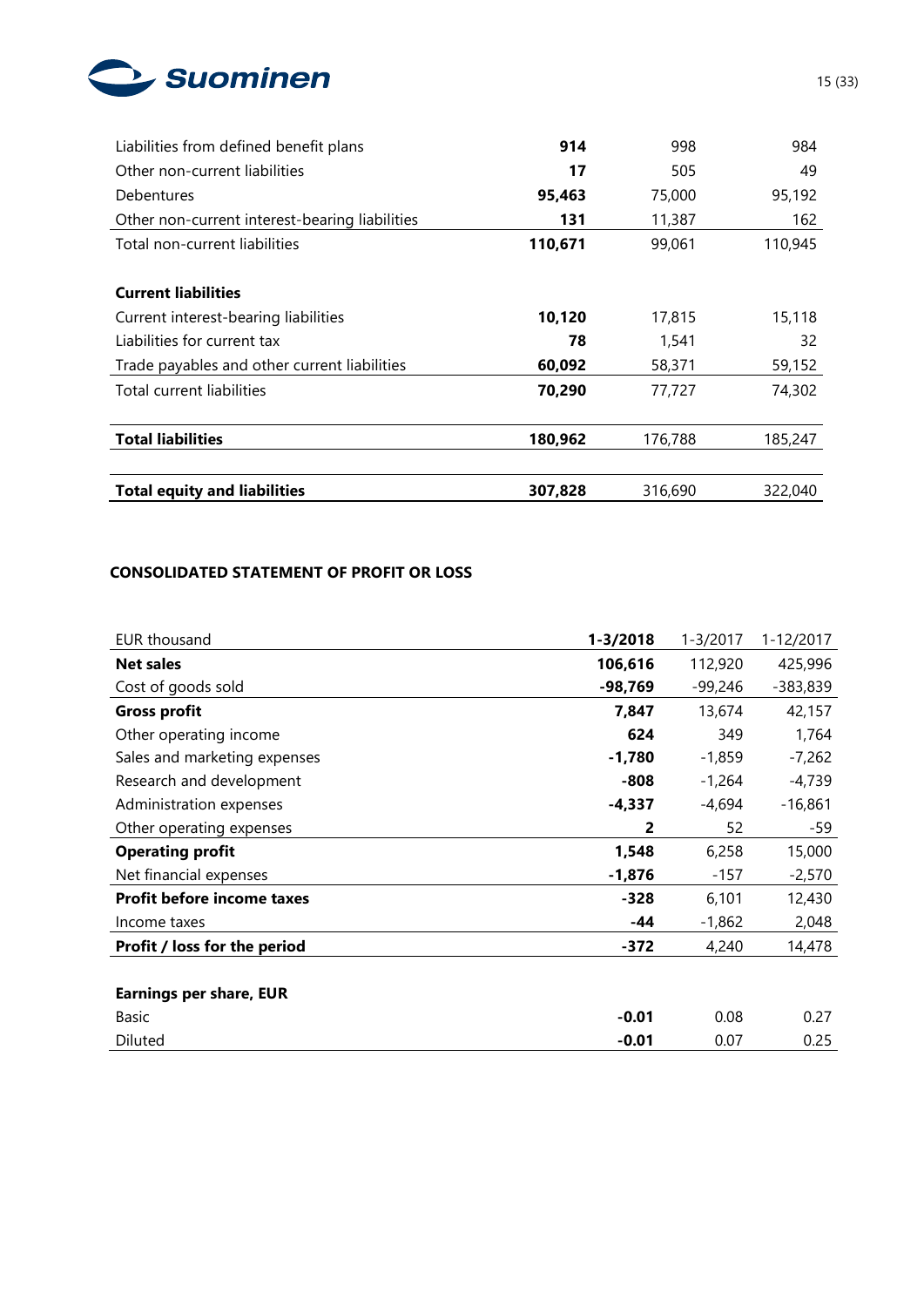

# **CONSOLIDATED STATEMENT OF COMPREHENSIVE INCOME**

| <b>EUR thousand</b>                                                                        | $1 - 3/2018$ |                          | 1-3/2017 1-12/2017 |
|--------------------------------------------------------------------------------------------|--------------|--------------------------|--------------------|
| Profit for the period                                                                      | $-372$       | 4,240                    | 14,478             |
| Other comprehensive income:                                                                |              |                          |                    |
| Other comprehensive income that will be subsequently                                       |              |                          |                    |
| reclassified to profit or loss                                                             |              |                          |                    |
| Exchange differences                                                                       | $-3,339$     | $-1,293$                 | $-17,083$          |
| Fair value changes of cash flow hedges                                                     |              | 8                        | 267                |
| Reclassified to profit or loss                                                             |              | 4                        | 13                 |
| Reclassified to property, plant and equipment                                              |              | $\overline{\phantom{0}}$ | $-35$              |
| Income taxes related to other comprehensive income                                         | 255          | 172                      | 1,328              |
| <b>Total</b>                                                                               | $-3,084$     | $-1,110$                 | $-15,510$          |
| Other comprehensive income that will not be subsequently<br>reclassified to profit or loss |              |                          |                    |
| Remeasurements of defined benefit plans                                                    |              | 43                       | 15                 |
| Income taxes related to other comprehensive income                                         |              | $-12$                    | -4                 |
| <b>Total</b>                                                                               |              | 31                       | 11                 |
| Total other comprehensive income                                                           | $-3,084$     | $-1,079$                 | $-15,500$          |
| Total comprehensive income for the period                                                  | $-3,457$     | 3,160                    | $-1,022$           |

# **CONSOLIDATED STATEMENT OF CHANGES IN EQUITY**

|                                        |         |         | Reserve for  |          |
|----------------------------------------|---------|---------|--------------|----------|
|                                        |         | Share   | invested     |          |
|                                        | Share   | premium | unrestricted | Treasury |
| EUR thousand                           | capital | account | equity       | shares   |
| <b>Published equity 1 January 2018</b> | 11,860  | 24,681  | 87,423       | -44      |
| Effect of changes in IFRS standards    |         |         |              |          |
| <b>Restated equity 1 January 2018</b>  | 11,860  | 24,681  | 87,423       | -44      |
| Profit / loss for the period           |         |         |              |          |
| Other comprehensive income             |         |         |              |          |
| <b>Total comprehensive income</b>      |         |         |              |          |
| Share-based payments                   |         |         |              |          |
| Return of capital                      |         |         | $-6,322$     |          |
| Conveyance of treasury shares          |         |         |              |          |
| Equity 31 March 2018                   | 11,860  | 24,681  | 81,101       | -44      |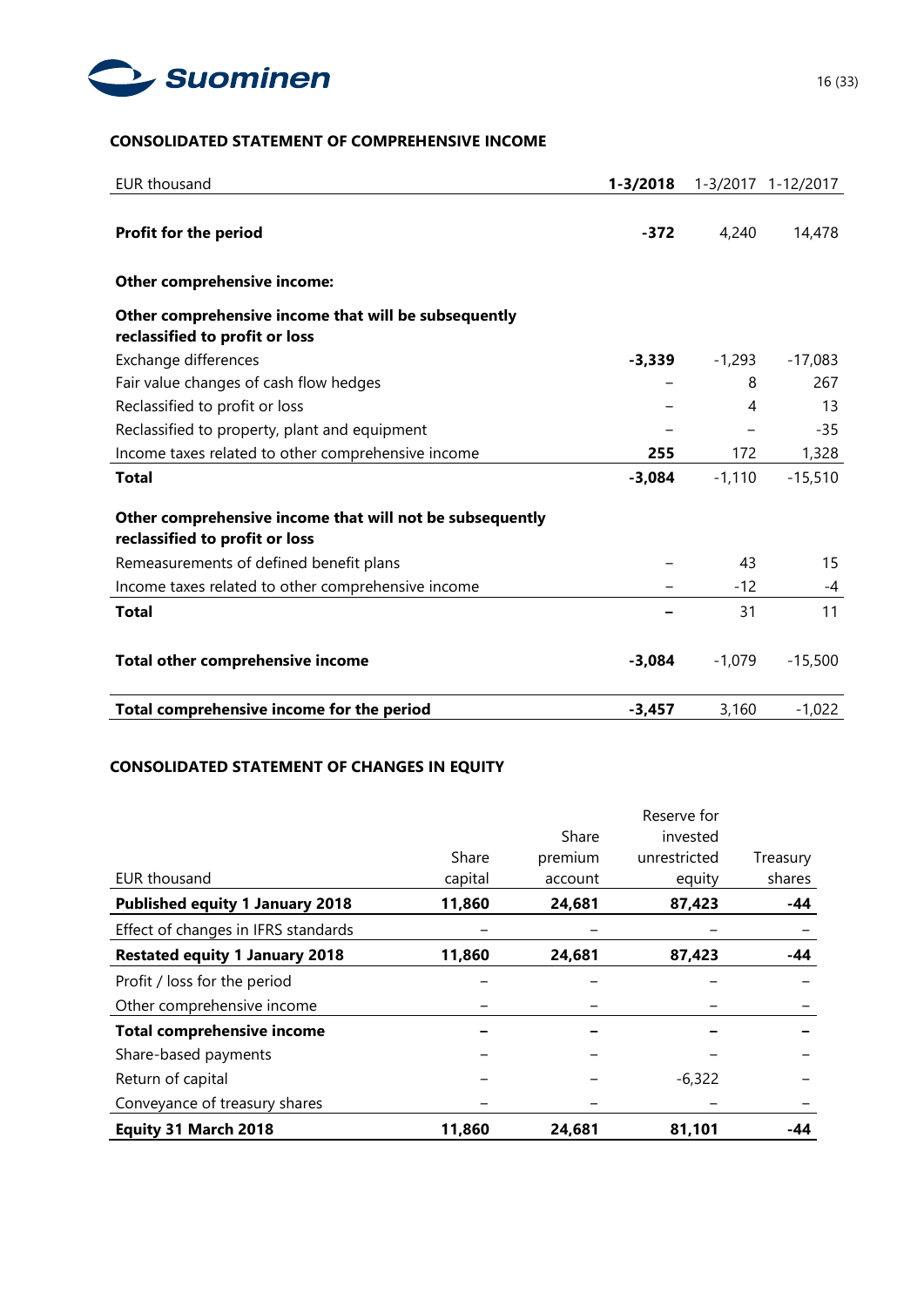

| EUR thousand                           | Exchange<br>differences | Fair value<br>and other<br>reserves | Retained<br>earnings | Total equity |
|----------------------------------------|-------------------------|-------------------------------------|----------------------|--------------|
| <b>Published equity 1 January 2018</b> | $-3,151$                | 264                                 | 15,084               | 136,117      |
| Effect of changes in IFRS standards    |                         |                                     | 677                  | 677          |
| <b>Restated equity 1 January 2018</b>  | $-3,151$                | 264                                 | 15,761               | 136,794      |
| Profit / loss for the period           |                         |                                     | $-372$               | $-372$       |
| Other comprehensive income             | $-3.084$                |                                     |                      | $-3,085$     |
| <b>Total comprehensive income</b>      | $-3,084$                |                                     | $-372$               | $-3,457$     |
| Share-based payments                   |                         |                                     | $-149$               | $-149$       |
| Return of capital                      |                         |                                     |                      | $-6,322$     |
| Conveyance of treasury shares          |                         |                                     |                      |              |
| Equity 31 March 2018                   | $-6,235$                | 264                                 | 15,239               | 126,866      |

|                                   |         |         | Reserve for  |          |             |
|-----------------------------------|---------|---------|--------------|----------|-------------|
|                                   |         | Share   | invested     |          |             |
|                                   | Share   | premium | unrestricted | Treasury | Exchange    |
| <b>EUR thousand</b>               | capital | account | equity       | shares   | differences |
| <b>Equity 1 January 2017</b>      | 11,860  | 24,681  | 70,855       | -44      | 12,613      |
| Profit / loss for the period      |         |         |              |          |             |
| Other comprehensive income        |         |         |              |          | $-1,141$    |
| <b>Total comprehensive income</b> |         |         |              |          | $-1,141$    |
| Share-based payments              |         |         |              |          |             |
| Dividend distribution             |         |         |              |          |             |
| Hybrid bond                       |         |         |              |          |             |
| Equity 31 March 2017              | 11,860  | 24.681  | 70.855       | -44      | 11.473      |

|                                   | Fair value |              |          |        |              |
|-----------------------------------|------------|--------------|----------|--------|--------------|
|                                   | and other  |              |          | Hybrid |              |
| EUR thousand                      | reserves   | Other equity | Total    | bond   | Total equity |
| <b>Equity 1 January 2017</b>      | 10         | 6,324        | 126,300  | 16,525 | 142,824      |
| Profit / loss for the period      |            | 4,240        | 4,240    |        | 4,240        |
| Other comprehensive income        | 30         | 31           | $-1,079$ |        | $-1,079$     |
| <b>Total comprehensive income</b> | 30         | 4,271        | 3,160    |        | 3,160        |
| Share-based payments              |            | 102          | 102      |        | 102          |
| Dividend distribution             |            | $-5,585$     | $-5,585$ |        | $-5,585$     |
| Hybrid bond                       |            | $-171$       | $-171$   | $-428$ | $-600$       |
| Equity 31 March 2017              | 41         | 4.940        | 123,806  | 16,096 | 139,902      |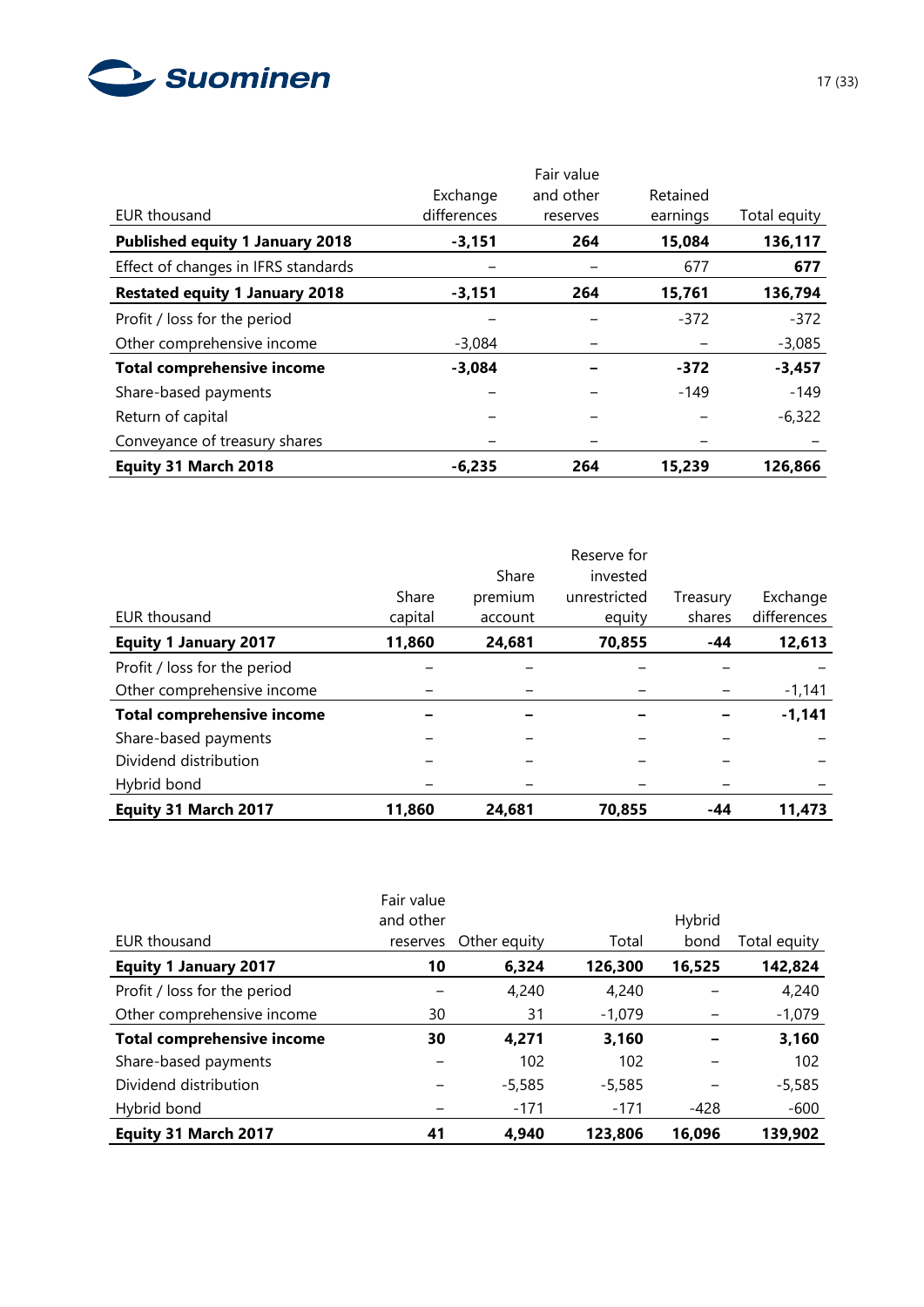

|                                         |         | Share   | Reserve for<br>invested |          |             |
|-----------------------------------------|---------|---------|-------------------------|----------|-------------|
|                                         | Share   | premium | unrestricted            | Treasury | Exchange    |
| <b>EUR thousand</b>                     | capital | account | equity                  | shares   | differences |
| <b>Equity 1 January 2017</b>            | 11,860  | 24,681  | 70,855                  | -44      | 12,613      |
| Profit / loss for the period            |         |         |                         |          |             |
| Other comprehensive income              |         |         |                         |          | $-15,764$   |
| <b>Total comprehensive income</b>       |         |         |                         |          | $-15,764$   |
| Share-based payments                    |         |         |                         |          |             |
| Dividend distribution                   |         |         |                         |          |             |
| Conveyance of treasury shares           |         |         | 84                      |          |             |
| Conversion of hybrid bond               |         |         | 16,484                  |          |             |
| Hybrid bond                             |         |         |                         |          |             |
| <b>Equity 31 December 2017</b>          | 11,860  | 24,681  | 87,423                  | -44      | -3,151      |
| Effect of changes in IFRS standards     |         |         |                         |          |             |
| <b>Restated equity 31 December 2017</b> | 11,860  | 24,681  | 87,423                  | -44      | $-3,151$    |

|                                         | Fair value |          |           |           |           |
|-----------------------------------------|------------|----------|-----------|-----------|-----------|
|                                         | and other  | Retained |           | Hybrid    | Total     |
| <b>EUR thousand</b>                     | reserves   | earnings | Total     | bond      | equity    |
| <b>Equity 1 January 2017</b>            | 10         | 6,324    | 126,300   | 16,525    | 142,824   |
| Profit / loss for the period            |            | 14,478   | 14,478    |           | 14,478    |
| Other comprehensive income              | 254        | 11       | $-15,500$ | —         | $-15,500$ |
| <b>Total comprehensive income</b>       | 254        | 14,489   | $-1,022$  |           | $-1,022$  |
| Share-based payments                    |            | 338      | 338       |           | 338       |
| Dividend distribution                   |            | $-5,585$ | $-5,585$  | -         | $-5,585$  |
| Conveyance of treasury shares           |            |          | 84        |           | 84        |
| Conversion of hybrid bond               |            |          | 16,484    | $-16,484$ |           |
| Hybrid bond                             |            | $-481$   | $-481$    | $-41$     | $-522$    |
| <b>Equity 31 December 2017</b>          | 264        | 15,084   | 136,117   | -         | 136,117   |
| Effect of changes in IFRS standards     |            | 677      | 677       |           | 677       |
| <b>Restated equity 31 December 2017</b> | 264        | 15,761   | 136,794   |           | 136,794   |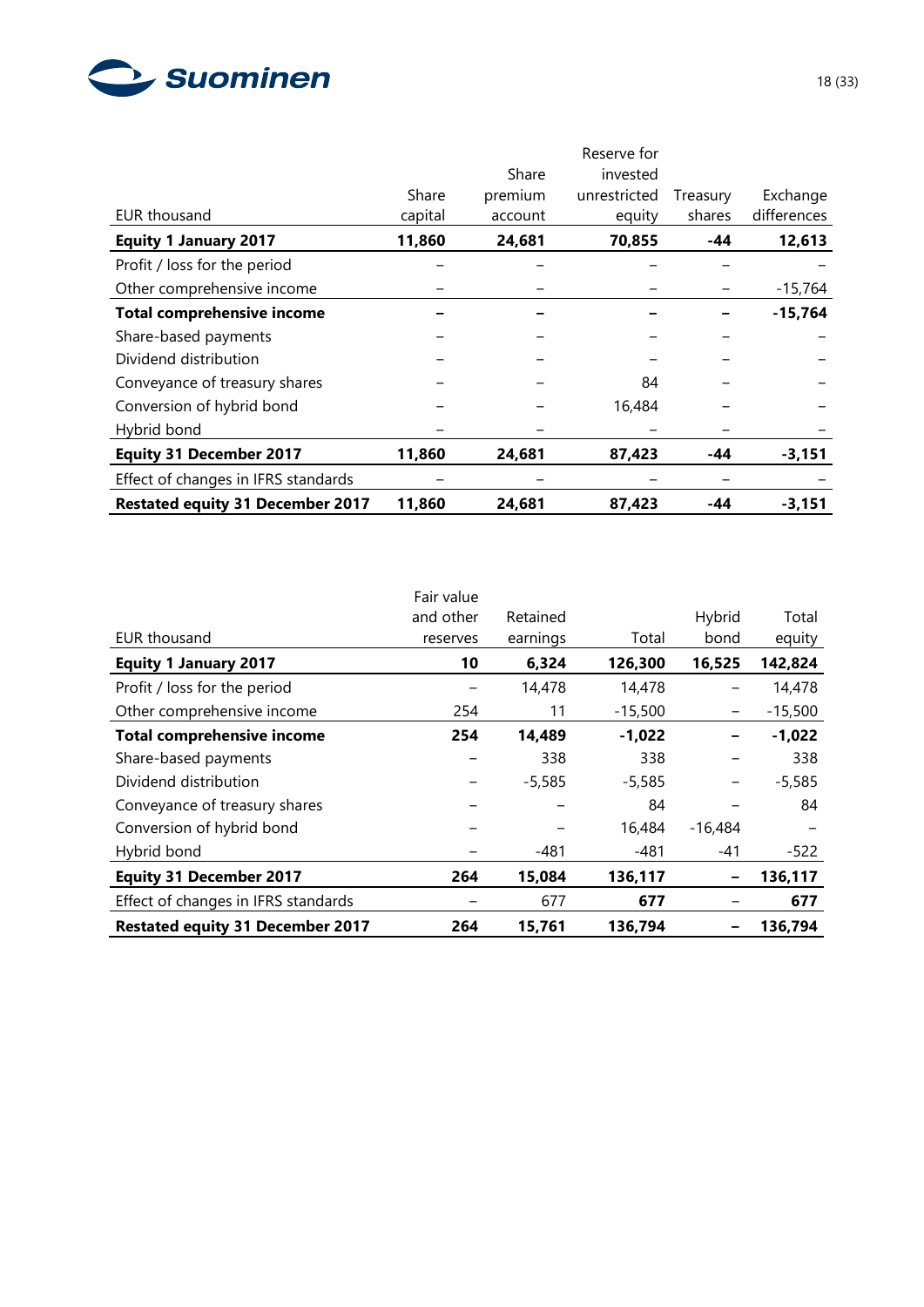

# **CONSOLIDATED STATEMENT OF CASH FLOWS**

| <b>EUR thousand</b>                                   | $1 - 3/2018$ | $1 - 3/2017$ | 1-12/2017 |
|-------------------------------------------------------|--------------|--------------|-----------|
|                                                       |              |              |           |
| <b>Cash flow from operations</b>                      |              |              |           |
| Profit for the period                                 | $-372$       | 4,240        | 14,478    |
| Total adjustments to profit the period                | 7,237        | 7,045        | 21,069    |
| Cash flow before changes in net working capital       | 6,865        | 11,285       | 35,547    |
| Change in net working capital                         | $-732$       | $-2,763$     | $-8,028$  |
| <b>Financial items</b>                                | $-769$       | $-2,067$     | $-5,575$  |
| Income taxes                                          | $-192$       | $-337$       | 207       |
| <b>Cash flow from operations</b>                      | 5,172        | 6,118        | 22,152    |
| <b>Cash flow from investments</b>                     |              |              |           |
| Investments in property, plant and equipment and      |              |              |           |
| intangible assets                                     | $-3,622$     | $-13,536$    | $-33,839$ |
| Cash flow from disposed businesses                    |              |              | 287       |
| Adjustments of purchase consideration                 |              |              |           |
| Sales proceeds from property, plant and equipment and |              |              |           |
| intangible assets                                     |              |              | 5         |
| <b>Cash flow from investments</b>                     | $-3,622$     | $-13,536$    | $-33,548$ |
| <b>Cash flow from financing</b>                       |              |              |           |
| Drawdown of non-current interest-bearing liabilities  |              |              | 25,730    |
| Drawdown of current interest-bearing liabilities      |              | 10,000       | 25,000    |
| Repayment of current interest-bearing liabilities     | $-5,029$     | $-27$        | $-27,263$ |
| Repayment in loan receivables                         |              |              | 1,550     |
| Tender and issuance costs of the bonds                |              |              | $-5,190$  |
| Payment of hybrid bond interest                       |              | $-642$       | $-642$    |
| Return of capital / dividend distribution             | $-6,322$     | $-5,585$     | $-5,585$  |
| <b>Cash flow from financing</b>                       | $-11,351$    | 9,331        | 13,599    |
|                                                       |              |              |           |
| <b>Change in cash and cash equivalents</b>            | -9,801       | -3,671       | 2,203     |
| Cash and cash equivalents at the beginning of the     |              |              |           |
| period                                                | 27,240       | 29,522       | 29,522    |
| Effect of changes in exchange rates                   | $-392$       | $-197$       | $-4,485$  |
| Change in cash and cash equivalents                   | $-9,801$     | $-3,671$     | 2,203     |
| Cash and cash equivalents at the end of the period    | 17,047       | 25,653       | 27,240    |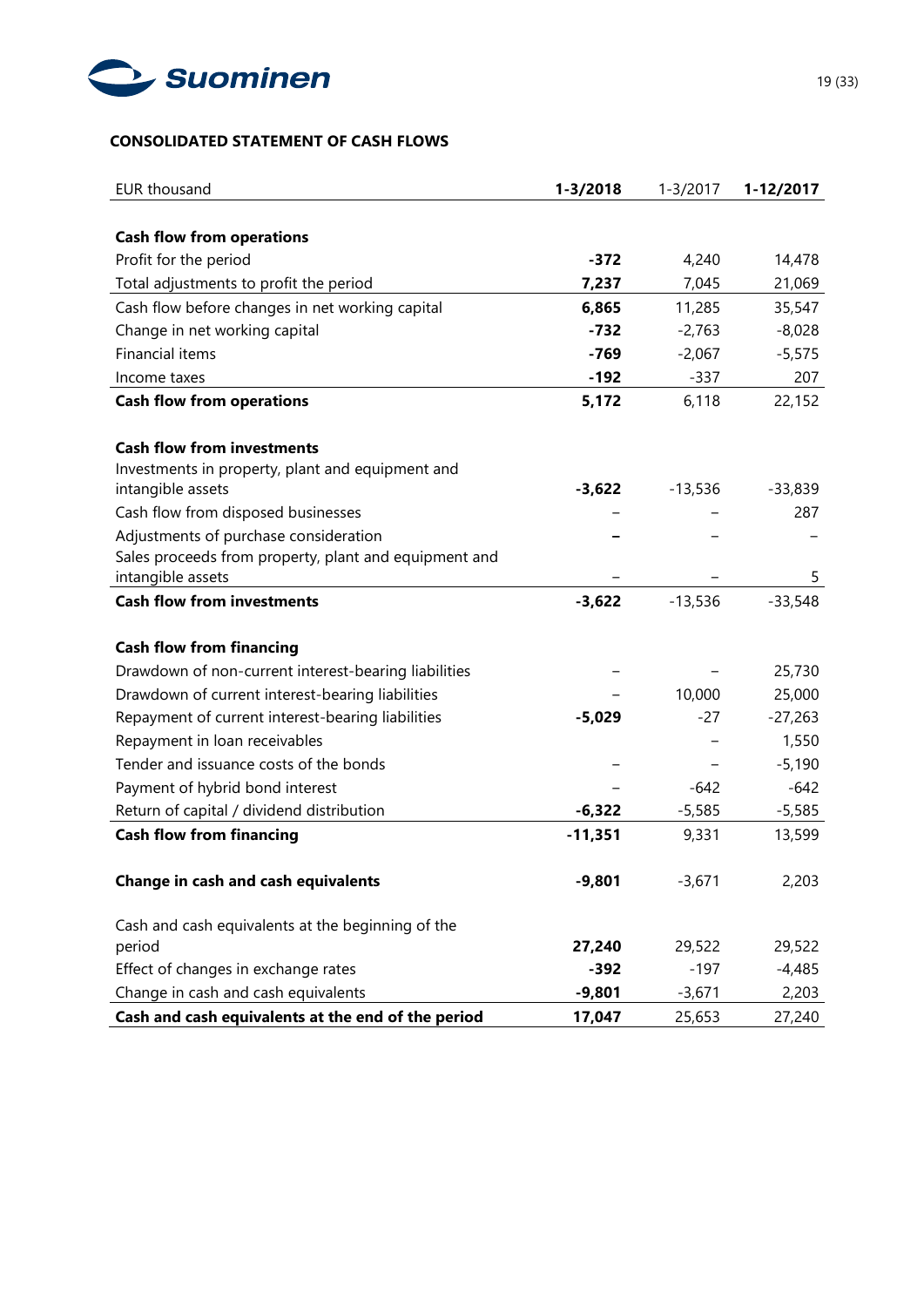

#### **KEY RATIOS**

|                                                                                                                               | $1 - 3/2018$ | $1 - 3/2017$ | 1-12/2017  |
|-------------------------------------------------------------------------------------------------------------------------------|--------------|--------------|------------|
| Change in net sales, % *                                                                                                      | $-5.6$       | 8.7          | 2.2        |
| Gross profit, as percentage of net sales, %                                                                                   | 7.4          | 12.1         | 9.9        |
| Comparable gross profit, as percentage of net sales, %                                                                        | 7.4          | 12.1         | 9.9        |
| Operating profit, as percentage of net sales, %                                                                               | 1.5          | 5.5          | 3.5        |
| Comparable operating profit, as percentage of net sales, %                                                                    | 1.5          | 5.5          | 3.5        |
| Net financial items, as percentage of net sales, %                                                                            | $-1.8$       | $-0.1$       | $-0.6$     |
| Profit before income taxes, as percentage of net sales, %                                                                     | $-0.3$       | 5.4          | 2.9        |
| Profit for the period, as percentage of net sales, %                                                                          | $-0.3$       | 3.8          | 3.4        |
| Gross capital expenditure, EUR thousand                                                                                       | 2,236        | 11,223       | 37,210     |
| Depreciation and amortization, EUR thousand                                                                                   | 4,999        | 4,651        | 19,349     |
| Return on equity, rolling 12 months, %                                                                                        | 7.4          | 12.0         | 10.6       |
| Return on invested capital, rolling 12 months, %                                                                              | 4.6          | 11.7         | 6.6        |
| Equity ratio, %. **                                                                                                           | 41.2         | 44.2         | 42.5       |
| Gearing, %. **                                                                                                                | 68.2         | 50.2         | 59.5       |
| Average number of personnel                                                                                                   | 664          | 659          | 670        |
| Earnings per share, EUR, basic                                                                                                | $-0.01$      | 0.08         | 0.27       |
| Earnings per share, EUR, diluted                                                                                              | $-0.01$      | 0.07         | 0.25       |
| Cash flow from operations per share, EUR                                                                                      | 0.09         | 0.12         | 0.39       |
| Equity per share, EUR, **                                                                                                     | 2.21         | 2.76         | 2.38       |
| Number of shares, end of period, excluding treasury shares                                                                    | 57,472,507   | 50,772,555   | 57,382,939 |
| Share price, end of period, EUR                                                                                               | 3.74         | 4.56         | 4.42       |
| Share price, period low, EUR                                                                                                  | 3.66         | 3.86         | 3.86       |
| Share price, period high, EUR                                                                                                 | 4.60         | 4.65         | 5.22       |
| Volume weighted average price during the period, EUR                                                                          | 4.16         | 4.21         | 4.53       |
| Market capitalization, EUR million                                                                                            | 214.9        | 231.5        | 253.6      |
| Number of traded shares during the period<br>Number of traded shares during the period, % of average                          | 793,480      | 1,711,401    | 5,405,584  |
| number of shares                                                                                                              | 1.4          | 3.4          | 10.4       |
| Compared with the corresponding period in the previous year.<br>*<br>Restated due to application of new IFRS standards.<br>** |              |              |            |
|                                                                                                                               | 31.3.2018    | 31.3.2017    | 31.12.2017 |
| Interest-bearing net debt, EUR thousands                                                                                      |              |              |            |
| Non-current interest-bearing liabilities, nominal value                                                                       | 100,861      | 86,387       | 100,892    |
| Current interest-bearing liabilities, nominal value                                                                           | 10,120       | 17,815       | 15,118     |
| Interest-bearing receivables and cash and cash equivalents                                                                    | $-24,457$    | $-34,038$    | $-34,650$  |

Interest-bearing net debt **86,525** 70,163 81,360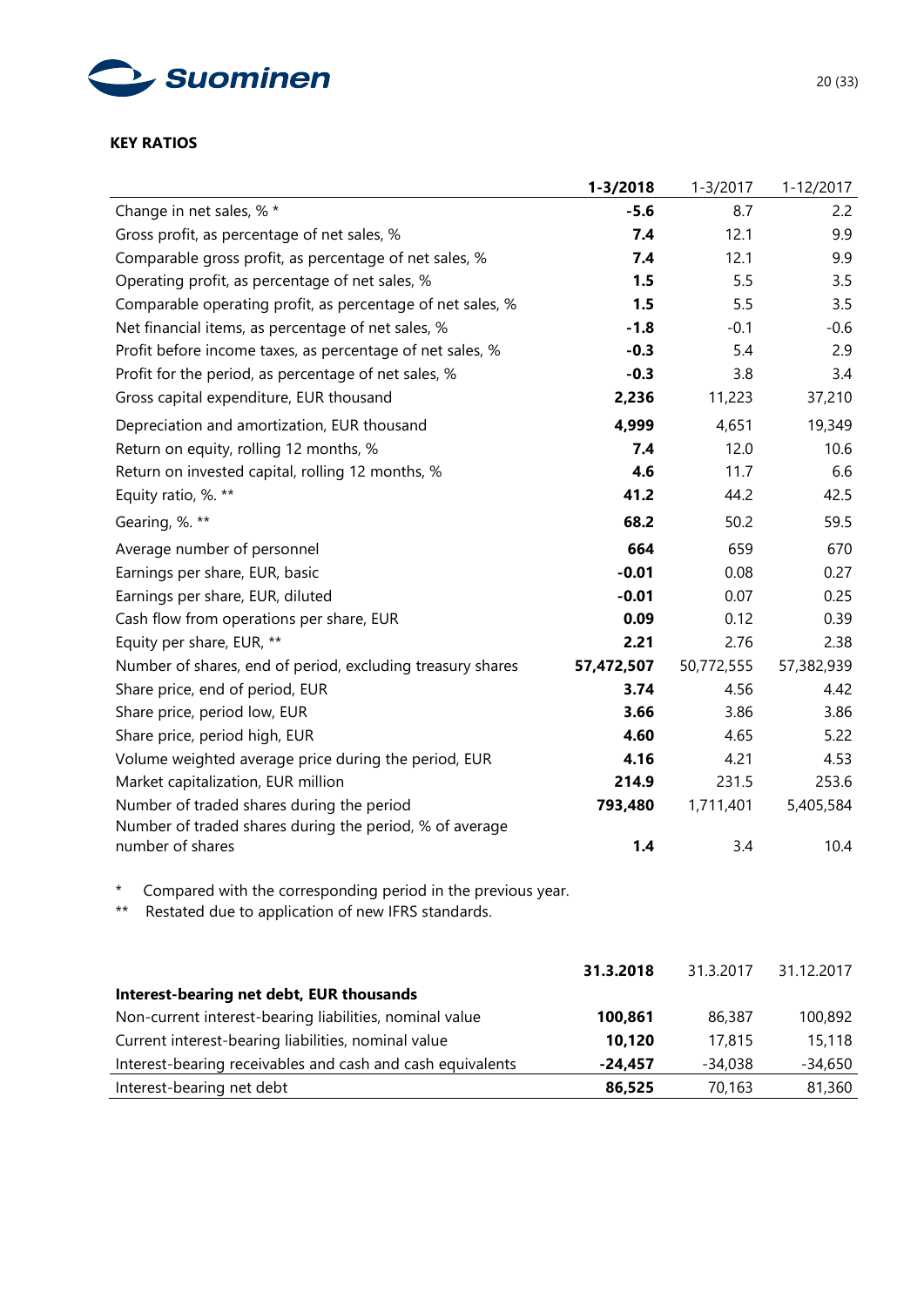

#### **CALCULATION OF KEY RATIOS AND ALTERNATIVE PERFORMANCE MEASURES**

Key ratios per share are either IFRS key ratios (earnings per share) or required by Ordinance of the Ministry of Finance in Finland or alternative performance measures (cash flow from operations per share).

Some of the other key ratios Suominen publishes are alternative performance measures. An alternative performance measure is a key ratio which has not been defined in IFRS standards. Suominen believes that the use of alternative performance measures provides useful information for example to investors regarding the Group's financial and operating performance and makes it easier to make comparisons between the reporting periods.

The link between the components of the key ratios per share and the consolidated financial statements is presented in the consolidated financial statements of 2017. The link between the components of the alternative performance measures and the consolidated financial statements is presented in Suominen's Annual Report for 2017.

#### **Calculation of key ratios per share**

#### **Earnings per share**

|                                                                                                                | Profit for the period adjusted with interest on hybrid bond, net of<br>tax |                                                                                    |           |           |            |  |  |
|----------------------------------------------------------------------------------------------------------------|----------------------------------------------------------------------------|------------------------------------------------------------------------------------|-----------|-----------|------------|--|--|
| Basic earnings per share (EPS)                                                                                 | $=$                                                                        | Share-issue adjusted average number of shares excluding treasury<br>shares         |           |           |            |  |  |
|                                                                                                                |                                                                            | Profit for the period                                                              |           |           |            |  |  |
| Diluted earnings per share (EPS)                                                                               | $=$                                                                        | Average diluted share-issue adjusted number of shares excluding<br>treasury shares |           |           |            |  |  |
| <b>EUR thousand</b>                                                                                            |                                                                            |                                                                                    | 31.3.2018 | 31.3.2017 | 31.12.2017 |  |  |
| Profit for the period                                                                                          |                                                                            |                                                                                    | $-372$    | 4,240     | 14,478     |  |  |
| Interest on hybrid bond net of tax                                                                             |                                                                            |                                                                                    |           | $-171$    | $-481$     |  |  |
| Total                                                                                                          |                                                                            |                                                                                    | $-372$    | 4,069     | 13,997     |  |  |
| Average share-issue adjusted number of shares<br>57,401,848<br>50,772,555<br>52,145,416                        |                                                                            |                                                                                    |           |           |            |  |  |
|                                                                                                                |                                                                            |                                                                                    |           |           |            |  |  |
| Average diluted share-issue adjusted number of<br>shares excluding treasury shares<br>57,442,076<br>57,858,575 |                                                                            | 57,798,395                                                                         |           |           |            |  |  |
| <b>Earnings per share</b>                                                                                      |                                                                            |                                                                                    |           |           |            |  |  |
| <b>EUR</b>                                                                                                     |                                                                            |                                                                                    |           |           |            |  |  |
| <b>Basic</b>                                                                                                   |                                                                            |                                                                                    | $-0.01$   | 0.08      | 0.27       |  |  |
| Diluted                                                                                                        |                                                                            |                                                                                    | $-0.01$   | 0.07      | 0.25       |  |  |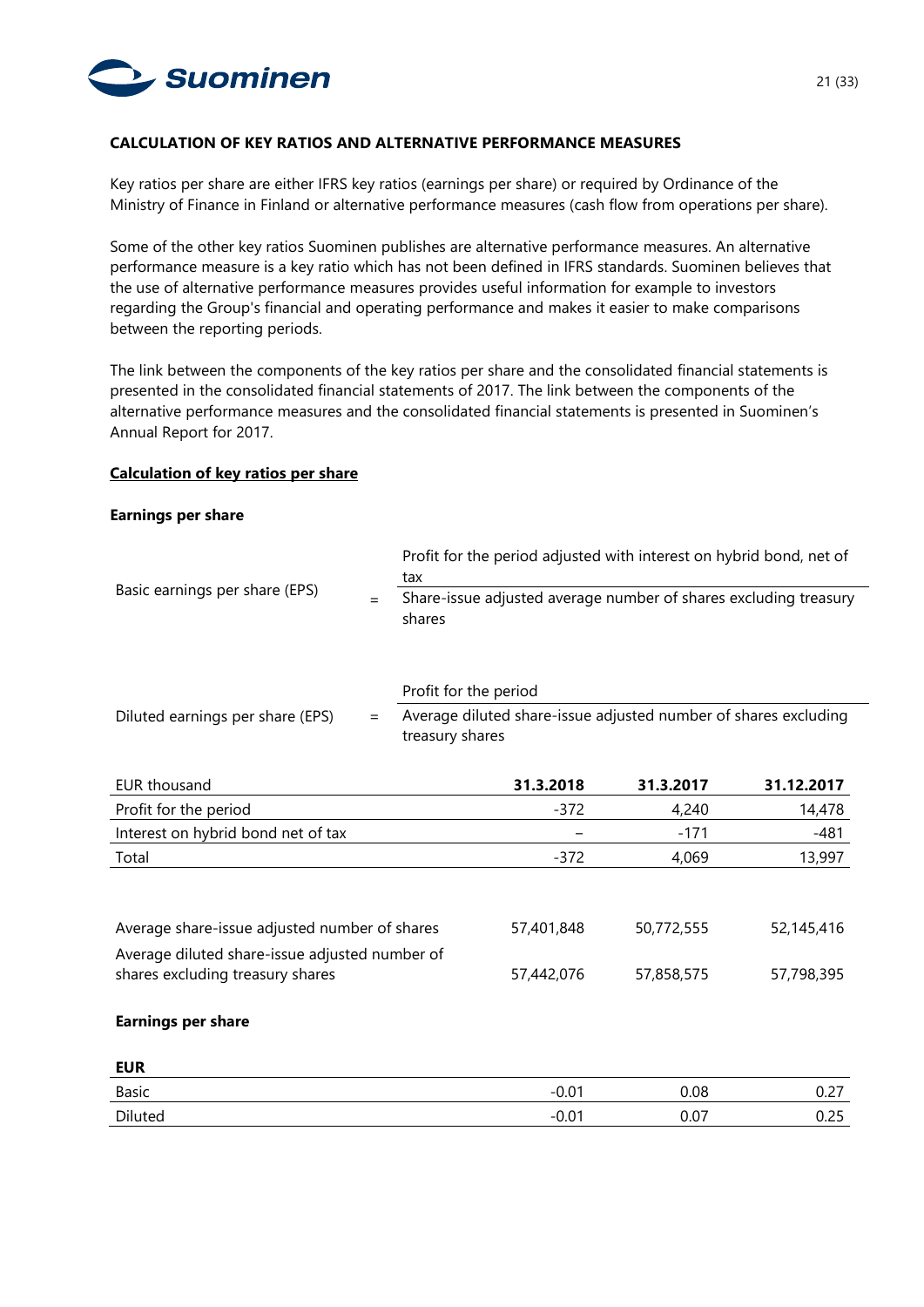

### **Cash flow from operations per share**

|                                                                                      |              | Cash flow from operations |            |                                                                  |  |  |  |
|--------------------------------------------------------------------------------------|--------------|---------------------------|------------|------------------------------------------------------------------|--|--|--|
| Cash flow from operations per<br>share                                               | $=$          | end of reporting period   |            | Share-issue adjusted number of shares excluding treasury shares, |  |  |  |
|                                                                                      |              | 31.3.2018                 | 31.3.2017  | 31.12.2017                                                       |  |  |  |
| Cash flow from operations, EUR thousand                                              |              | 5,172                     | 6,118      | 22,152                                                           |  |  |  |
| Share-issue adjusted number of shares<br>excluding treasury shares, end of reporting |              |                           |            |                                                                  |  |  |  |
| period                                                                               |              | 57,472,507                | 50,772,555 | 57,382,939                                                       |  |  |  |
| Cash flow from operations per share, EUR                                             |              | 0.09                      | 0.12       | 0.39                                                             |  |  |  |
| <b>Equity per share</b>                                                              |              |                           |            |                                                                  |  |  |  |
|                                                                                      | Total equity |                           |            |                                                                  |  |  |  |

| Equity per share | $=$ | Share-issue adjusted number of shares excluding treasury shares, end of<br>reporting period |          |                   |
|------------------|-----|---------------------------------------------------------------------------------------------|----------|-------------------|
|                  |     |                                                                                             |          | restated          |
|                  |     | ,,,,,,,,                                                                                    | ,,,,,,,, | <b>34.43.3047</b> |

|                                                 | 31.3.2018  | 31.3.2017  | 31.12.2017 |
|-------------------------------------------------|------------|------------|------------|
| Total equity, EUR thousand                      | 126,866    | 139,902    | 136,794    |
| Share-issue adjusted number of shares excluding |            |            |            |
| treasury shares, end of reporting period        | 57,472,507 | 50,772,555 | 57,382,939 |
| Equity per share, EUR                           | 2.21       | 2.76       | 2.38       |

#### **Market capitalization**

Market capitalization  $=$  Number of shares at the end of reporting period excluding treasury shares x share price at the end of period

|                                                 | 31.3.2018  | 31.3.2017  | 31.12.2017 |
|-------------------------------------------------|------------|------------|------------|
| Number of shares at the end of reporting period |            |            |            |
| excluding treasury shares                       | 57,472,507 | 50.772.555 | 57,382,939 |
| Share price at end of the period, EUR           | 3.74       | 456        | 4.42       |
| Market capitalization, EUR million              | 214.9      | 231.5      | 253.6      |

#### **Share turnover**

Share turnover  $=$  The proportion of number of shares traded during the period to weighted average number of shares excluding treasury shares

**31.3.2018 31.3.2017 31.12.2017** Number of shares traded during the period 793,480 1,711,401 5 405 584 Average number of shares excluding treasury shares 57 401 848 50,772,555 52,145,416 Share turnover, % 1.4 3.4 10.4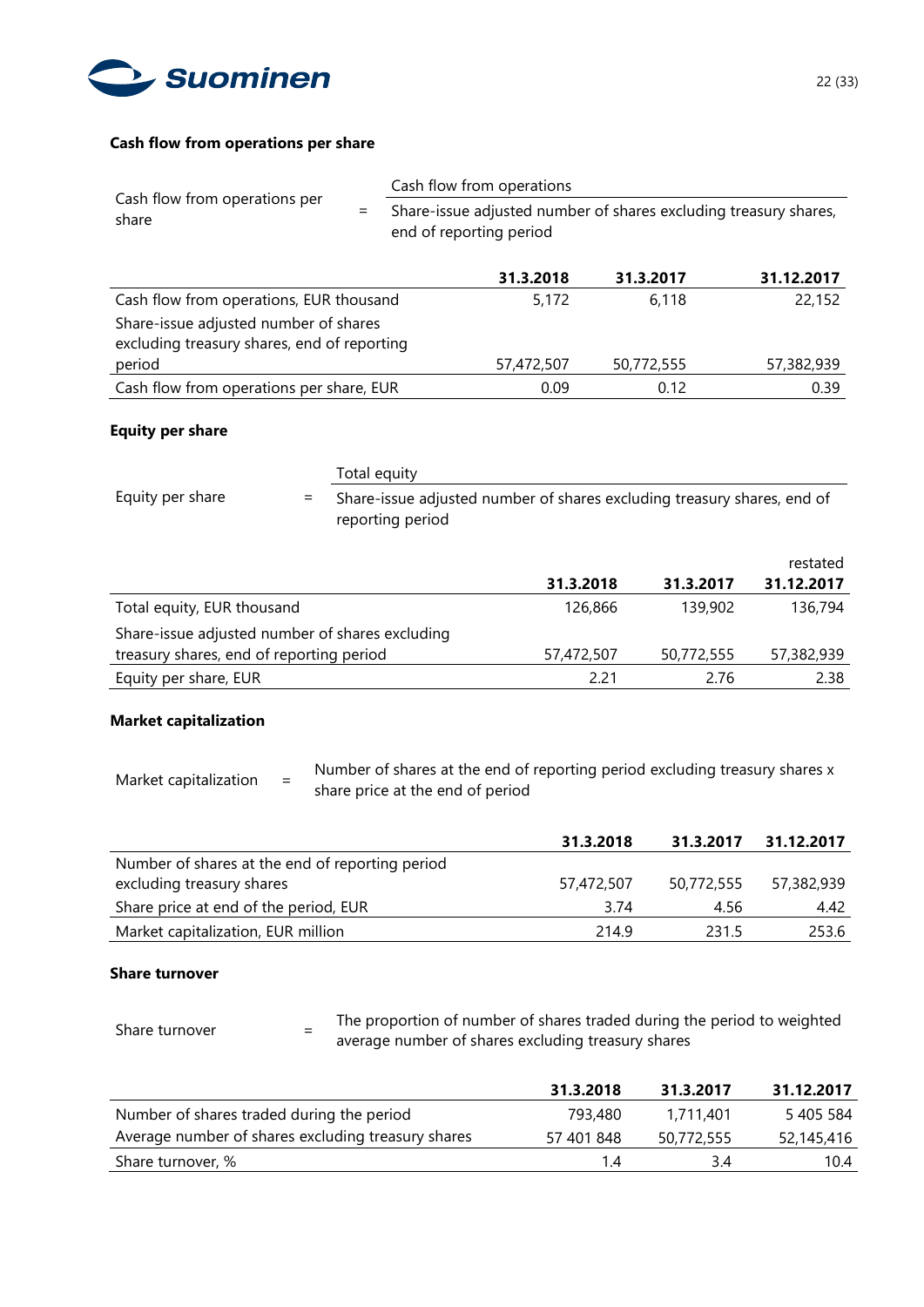

#### **Calculation of key ratios and alternative performance measures**

#### **Operating profit and comparable operating profit**

| Operating profit (EBIT)            | $=$ Profit before income taxes $+$ net financial expenses |                                                                                                     |
|------------------------------------|-----------------------------------------------------------|-----------------------------------------------------------------------------------------------------|
|                                    |                                                           |                                                                                                     |
| Comparable operating profit (EBIT) |                                                           | Profit before income taxes + net financial expenses, adjusted<br>with items affecting comparability |

In order to improve the comparability of result between reporting periods, Suominen presents comparable operating profit as an alternative performance measure. Operating profit is adjusted with material items that are considered to affect comparability between reporting periods. These items include, among others, impairment losses or reversals of impairment losses, gains or losses from the sales of property, plant and equipment or intangible assets or other assets and restructuring costs. Suominen did not have any items affecting comparability in 2018 or 2017.

#### **EBITDA**

#### EBITDA = EBIT + depreciation, amortization and impairment losses

| EUR thousand                                       |       | 31.3.2018 31.3.2017 | 31.12.2017 |
|----------------------------------------------------|-------|---------------------|------------|
| Operating profit                                   | 1.548 | 6.258               | 15,000     |
| + Depreciation, amortization and impairment losses | 4 999 | 4.651               | 19,349     |
| EBITDA                                             | 6.546 | 10.909              | 34,349     |

#### **Gross capital expenditure**

| EUR thousand                               | 31.3.2018 |        | 31.3.2017 31.12.2017 |
|--------------------------------------------|-----------|--------|----------------------|
| Increases in intangible assets             | 1.375     | 10.175 | 6.027                |
| Increases in property, plant and equipment | 862       | 1.048  | 31,183               |
| Gross capital expenditure                  | 2,236     | 11.223 | 37,210               |

#### **Interest-bearing net debt**

It is the opinion of Suominen that presenting interest-bearing liabilities not only at amortized cost but also at nominal value gives relevant additional information to the investors.

| Interest-bearing net debt | Interest-bearing liabilities at nominal value - interest-bearing |
|---------------------------|------------------------------------------------------------------|
|                           | receivables - cash and cash equivalents                          |

| EUR thousand                                | 31.3.2018 |         | 31.3.2017 31.12.2017 |
|---------------------------------------------|-----------|---------|----------------------|
| Interest-bearing liabilities                | 105.714   | 104.201 | 110.472              |
| Tender and issuance costs of the debentures | 5,267     | $\sim$  | 5,538                |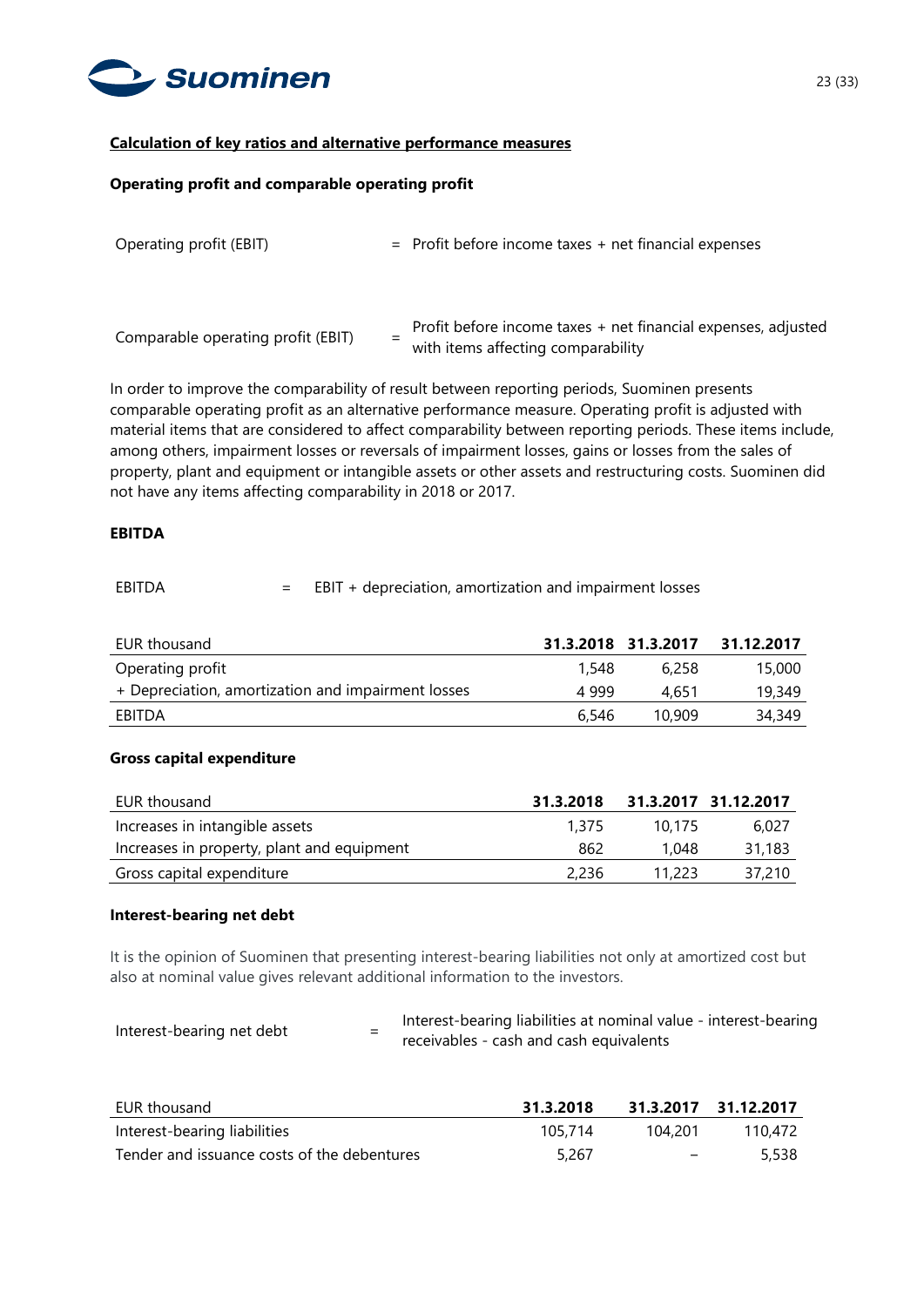

| Interest bearing receivables                  | $-7.409$ | $-8.386$  | -7.409    |
|-----------------------------------------------|----------|-----------|-----------|
| Cash and cash equivalents                     | $-17047$ | $-25,653$ | $-27,240$ |
| Interest-bearing net debt                     | 86,525   | 70,163    | 81,361    |
|                                               |          |           |           |
| Interest-bearing liabilities                  | 105,714  | 104,201   | 110,472   |
| Tender and issuance costs of the debentures   | 5,267    |           | 5,538     |
| Nominal value of interest-bearing liabilities | 110,981  | 104,201   | 110,472   |

# **Return on equity (ROE), %**

# Return on equity (ROE),  $% =$  Profit for the reporting period (rolling 12 months) x 100 Total equity (quarterly average)

|                                                                         | restated  |           |            |
|-------------------------------------------------------------------------|-----------|-----------|------------|
| EUR thousand                                                            | 31.3.2018 | 31.3.2017 | 31.12.2017 |
| Profit for the reporting period (rolling 12 months)                     | 9,866     | 16,032    | 14,478     |
|                                                                         |           |           |            |
| Total equity 31 March 2017 / 31 March 2016 / 31 December 2016           | 139,902   | 120,806   | 142,824    |
| Total equity 30 June 2017 / 30 June 2016 / 31 March 2017                | 134,074   | 130,712   | 139,902    |
| Total equity 30 September 2017 / 30 September 2016 / 30 June 2017       | 132,564   | 135,186   | 134,074    |
| Total equity 31 December 2017 / 31 December 2016 / 30 September<br>2017 | 136,794   | 142,824   | 132,564    |
| Total equity 31 March 2018 / 31 March 2017 / 31 December 2017           | 126,866   | 139,902   | 136,794    |
| Average                                                                 | 134,040   | 133,886   | 137,232    |
|                                                                         |           |           |            |
| Return on equity (ROE), %                                               | 7.4       | 12.0      | 10.6       |

# **Invested capital**

Invested capital  $=$  Total equity + interest-bearing liabilities

|                              |         |                     | restated   |
|------------------------------|---------|---------------------|------------|
| EUR thousand                 |         | 31.3.2018 31.3.2017 | 31.12.2017 |
| Total equity                 | 126.866 | 139,902             | 136,794    |
| Interest-bearing liabilities | 105,714 | 104,201             | 110,472    |
| Invested capital             | 232,580 | 244,103             | 247,266    |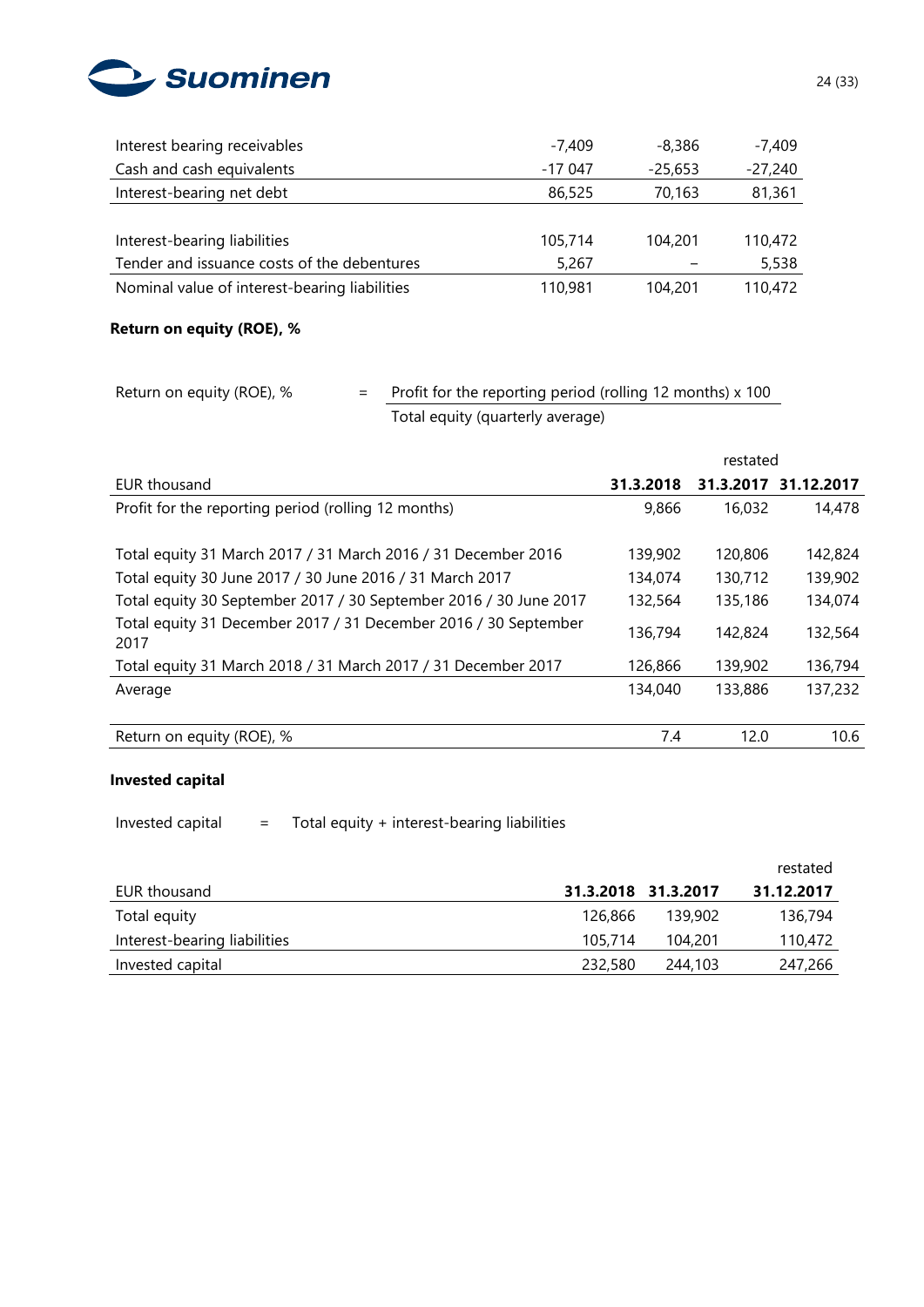

### **Return on invested capital (ROI), %**

Return on invested capital (ROI), % = Operating profit + financial income (rolling 12 months) x 100

Invested capital, quarterly average

|                                                                             |           |           | restated   |
|-----------------------------------------------------------------------------|-----------|-----------|------------|
| <b>EUR thousand</b>                                                         | 31.3.2018 | 31.3.2017 | 31.12.2017 |
| Operating profit (rolling 12 months)                                        | 10,289    | 26,338    | 15,000     |
| Financial income (rolling 12 months)                                        | 745       | 750       | 767        |
| Total                                                                       | 11,034    | 27,087    | 15,766     |
| Invested capital 31 March 2017 / 31 March 2016 / 31                         |           |           |            |
| December 2016<br>Invested capital 30 June 2017 / 30 June 2016 / 31          | 244,103   | 217,181   | 237,321    |
| March 2017                                                                  | 234,892   | 227,594   | 244,103    |
| Invested capital 30 September 2017 / 30 September<br>2016 / 30 June 2017    | 229,735   | 228,648   | 234,892    |
| Invested capital 31 December 2017 / 31 December<br>2016 / 30 September 2017 | 247,266   | 237,321   | 229,735    |
| Invested capital 31 March 2018 / 31 March 2017 / 31<br>December 2017        | 232,580   | 244,103   | 247,266    |
| Average                                                                     | 237,715   | 230,969   | 238,664    |
| Return on invested capital (ROI), %                                         | 4.6       | 11.7      | 6.6        |

# **Equity ratio, %**

| Equity ratio, % | Total equity x 100               |
|-----------------|----------------------------------|
|                 | Total assets - advances received |

|                   |           |           | restated   |
|-------------------|-----------|-----------|------------|
| EUR thousand      | 31.3.2018 | 31.3.2017 | 31.12.2017 |
| Total equity      | 126,866   | 139,902   | 136,794    |
| Total assets      | 307,828   | 316,690   | 322,040    |
| Advances received | $-33$     | $-2$      | -8         |
|                   | 307,795   | 316,688   | 322,033    |
| Equity ratio, %   | 41.2      | 44.2      | 42.5       |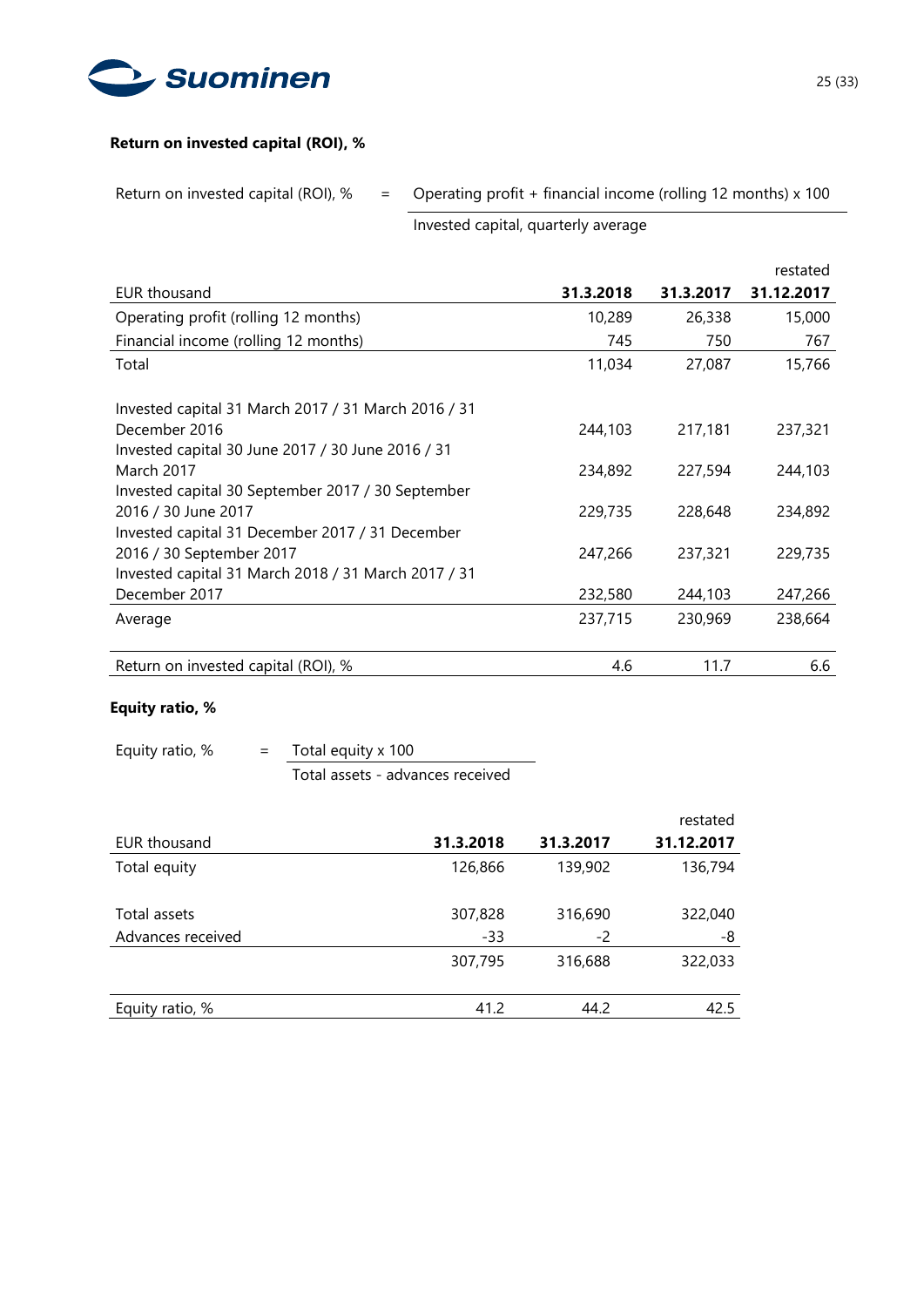

### **Gearing, %**

Gearing,  $% =$  Interest-bearing net debt x 100 Total equity

|                           |           |           | restated   |
|---------------------------|-----------|-----------|------------|
| EUR thousand              | 31.3.2018 | 31.3.2017 | 31.12.2017 |
| Interest-bearing net debt | 86,525    | 70.163    | 81,361     |
| Total equity              | 126,866   | 139,902   | 136,794    |
| Gearing, %                | 68.2      | 50.2      | 59.5       |

#### **NET SALES BY GEOGRAPHICAL MARKET AREA**

| EUR thousand            | 1-3/2018 | 1-3/2017 | 1-12/2017 |
|-------------------------|----------|----------|-----------|
| Finland                 | 719      | 707      | 2.510     |
| Rest of Europe          | 41,331   | 40.319   | 160,817   |
| North and South America | 62,578   | 68,244   | 252,176   |
| Rest of the world       | 1,988    | 3,650    | 10,494    |
| Total                   | 106,616  | 112,920  | 425,996   |

### **QUARTERLY DEVELOPMENT**

|                               | 2018     |           | 2017     |         |         |
|-------------------------------|----------|-----------|----------|---------|---------|
| <b>EUR thousand</b>           | $1 - 3$  | $10 - 12$ | $7 - 9$  | $4 - 6$ | $1 - 3$ |
| Net sales                     | 106,616  | 98,694    | 102,380  | 112,002 | 112,920 |
| Comparable operating profit   | 1,548    | $-267$    | 4,618    | 4,391   | 6,258   |
| as % of net sales             | 1.5      | $-0.3$    | 4.5      | 3.9     | 5.5     |
| Items affecting comparability |          |           |          |         |         |
| Operating profit              | 1,548    | $-267$    | 4,618    | 4,391   | 6,258   |
| as % of net sales             | $1.5\,$  | $-0.3$    | 4.5      | 3.9     | 5.5     |
| Net financial items           | $-1,876$ | $-988$    | $-1,139$ | $-285$  | $-157$  |
| Profit before income taxes    | $-328$   | $-1,256$  | 3,478    | 4,105   | 6,102   |
| as % of net sales             | $-0.3$   | $-1.3$    | 3.4      | 3.7     | 5.4     |

#### **RELATED PARTY INFORMATION**

The related parties of Suominen include the members of the Board of Directors, President & CEO and the members of the Corporate Executive Team as well as their family members and their controlled companies. In addition, shareholders who have a significant influence in Suominen through share ownership are included in related parties. Suominen has no associated companies.

In its transactions with related parties Suominen follows the same commercial terms as in transactions with third parties.

Salaries paid to the related parties, excluding share-based payments, during the first quarter of 2018 amounted to EUR 417 thousand, obligatory pension payments EUR 95 thousand, and accruals based on the non-vested share-based incentive plans EUR 164 thousand.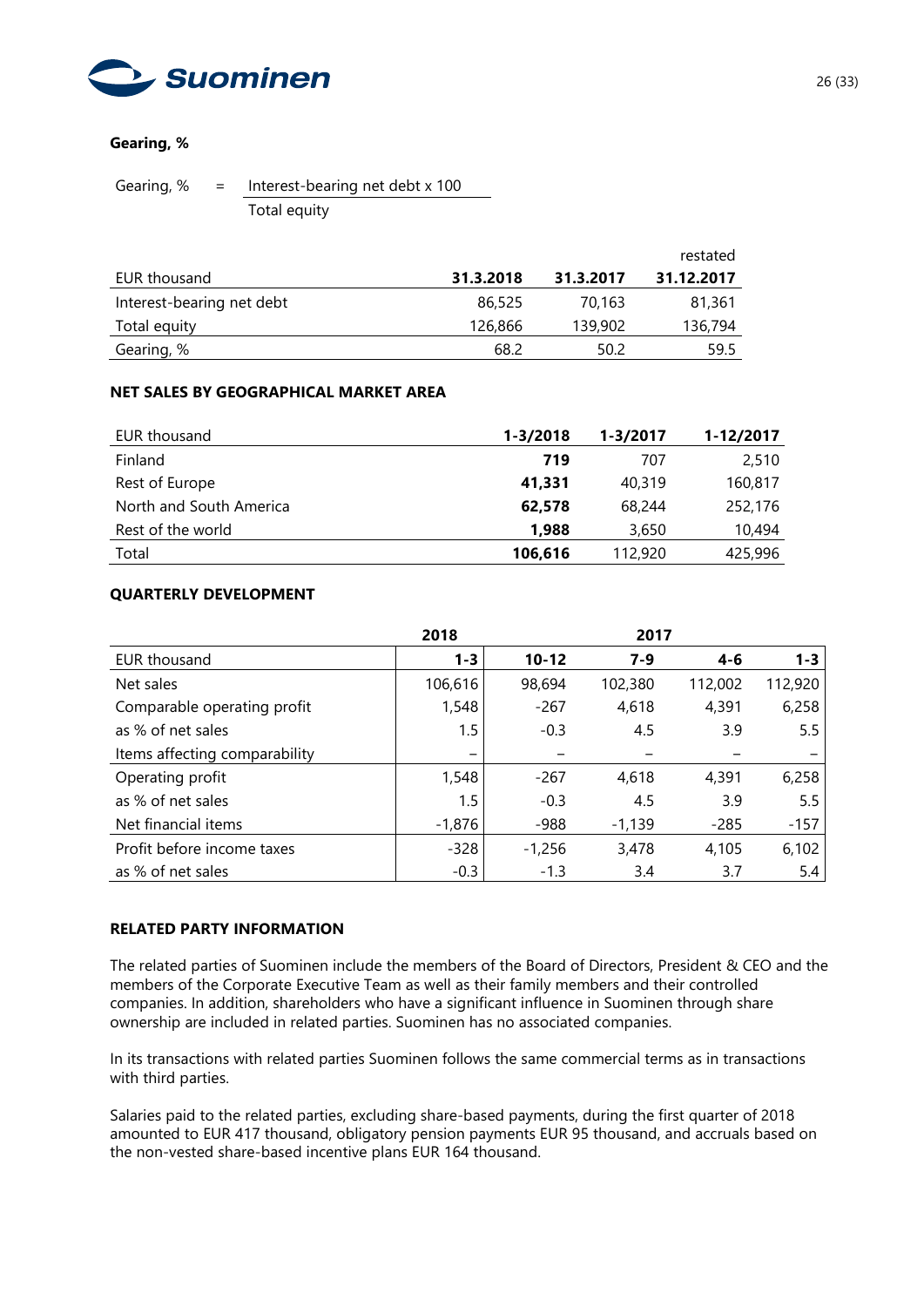

During the review period in total 70,066 shares in Suominen were transferred to related parties in accordance with the terms of the vested share-based incentive plans. In total 14,182 shares were transferred to the President & CEO and 55,884 shares to other members of the Corporate Executive Team. In accordance with the terms of plan, part of the reward was a cash payment to cover related income taxes. The fair value of the shares and the cash part of the reward was EUR 545 thousand at the date when the shares were transferred.

#### **31.3.2018** 31.3.2017 31.12.2017 EUR thousands **Property, plant and Intangible equipment assets** Property, plant and equipment Intangible assets Property, plant and Intangible equipment assets Carrying amount at the beginning of the period **136,649 17,470** 135,510 14,133 135,510 14,133 Capital expenditure **862 1,375** 10,175 1,048 31,183 6,027 Disposals **− −** − − 0 -36 Depreciation, amortization and impairment losses **-4,516 -483** -4,020 -630 -16,857 -2,493 Exchange differences and other changes **-3,088 -16** -1,309 -9 -13,187 -161 Carrying amount at the end of the period **129,907 18,346** 140,355 14,542 136,649 17,470

# **CHANGES IN PROPERTY, PLANT AND EQUIPMENT AND INTANGIBLE ASSETS**

Goodwill is not included in intangible assets.

# **CHANGES IN INTEREST-BEARING LIABILITIES**

| <b>EUR thousand</b>                                                  | 1-12/2017 | 1-3/2017 | 1-12/2017 |
|----------------------------------------------------------------------|-----------|----------|-----------|
| Total interest-bearing liabilities at the beginning of the<br>period | 110,472   | 94,497   | 94,497    |
| Current liabilities at the beginning of the period                   | 15,118    | 7,923    | 7,923     |
| Repayment of current liabilities, cash flow items                    | $-5,029$  |          | $-27,264$ |
| Drawdown of current liabilities, cash flow items                     |           | 10,000   | 25,000    |
| Drawdown of current liabilities, non-cash flow items                 |           |          |           |
| Reclassification from non-current liabilities                        | 31        | 2        | 11,412    |
| Exchange rate difference                                             |           | $-110$   | $-1,953$  |
| Current liabilities at the end of the period                         | 10,120    | 17,815   | 15,118    |
| Non-current liabilities at the beginning of the period               | 162       | 11,574   | 11,574    |
| Drawdown of non-current liabilities, non-cash flow items             |           |          |           |
| Reclassification to current liabilities                              | $-31$     | $-29$    | $-11,412$ |
| Exchange rate difference                                             |           | $-159$   |           |
| Non-current liabilities at the end of the period                     | 131       | 11,387   | 162       |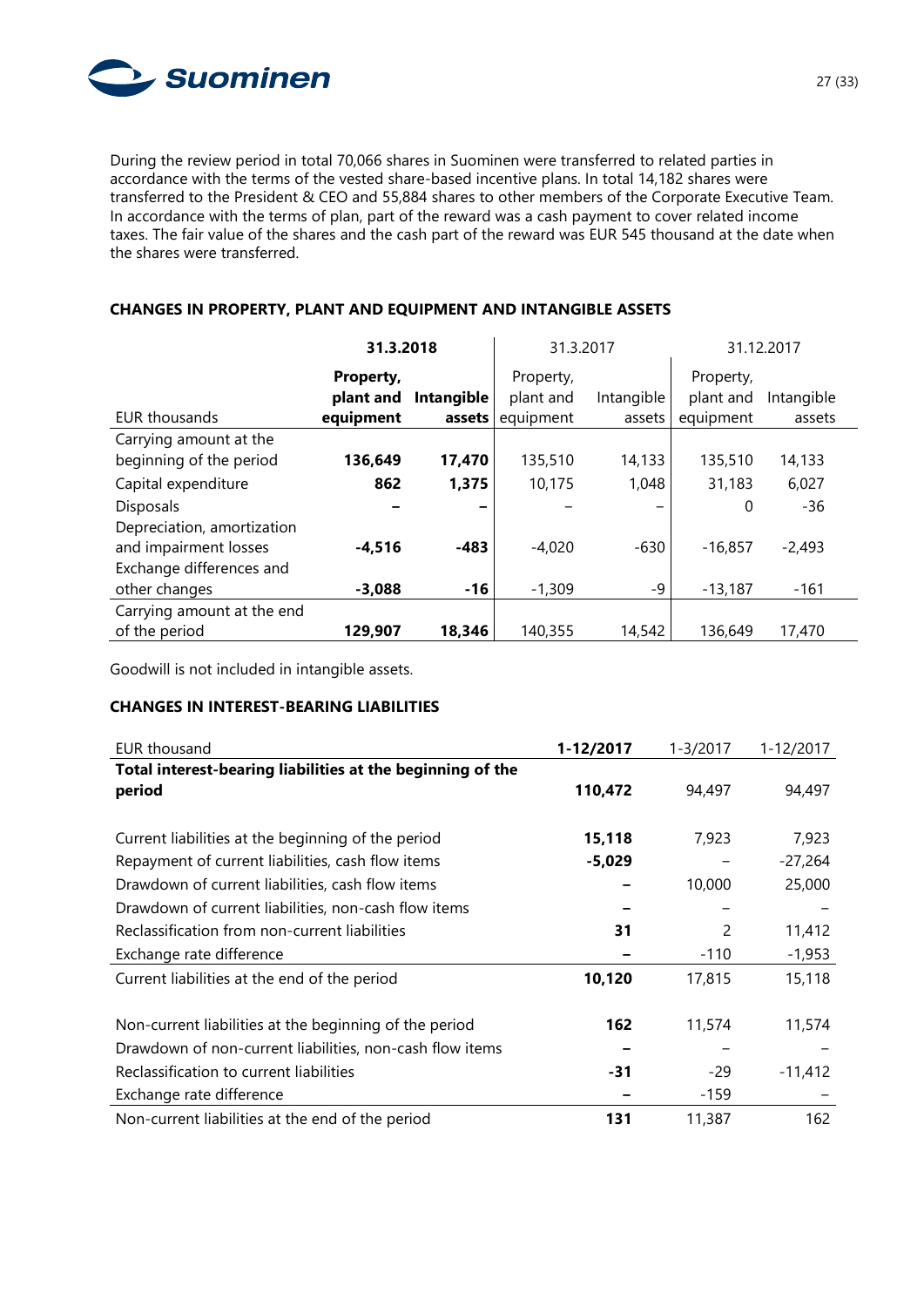

| Debentures at the beginning of the period                    | 95,192  | 75,000  | 75,000   |
|--------------------------------------------------------------|---------|---------|----------|
| Issuance of the new debenture bond, cash flow items          |         |         | 25,730   |
| Periodization of debenture to amortized cost, non-cash flow  |         |         |          |
| items                                                        | 270     |         | $-348$   |
| Tender and issuance costs of the debentures, cash flow items |         |         | $-5,190$ |
| Debentures at the end of the period                          | 95,462  | 75,000  | 95,192   |
|                                                              |         |         |          |
| Total interest-bearing liabilities at the end of the period  | 105,714 | 104,202 | 110,472  |

#### **CONTINGENT LIABILITIES**

| EUR thousands                                                       | 31.3.2018 | 31.3.2017 | 31.12.2017 |
|---------------------------------------------------------------------|-----------|-----------|------------|
| <b>Other commitments</b><br>Operating leases                        | 16,380    | 12,645    | 8,614      |
| Contractual commitments to acquire<br>property, plant and equipment | 2,438     | 5.517     | 86         |
| <b>Guarantees</b>                                                   |           |           |            |
| On own behalf                                                       | 10,588    | 11,133    | 9,865      |
| Other own commitments                                               | 3,332     | 3,926     | 3,484      |
| On behalf of others                                                 |           | 979       |            |
| <b>Total</b>                                                        | 13,920    | 16,038    | 13,349     |

# **NOMINAL AND FAIR VALUES OF DERIVATIVE INSTRUMENTS**

|                              | 31.3.2018        |               | 31.3.2017        |               | 31.12.2017       |               |
|------------------------------|------------------|---------------|------------------|---------------|------------------|---------------|
| EUR thousand                 | Nominal<br>value | Fair<br>value | Nominal<br>value | Fair<br>value | Nominal<br>value | Fair<br>value |
| Currency forward contracts   |                  |               |                  |               |                  |               |
| Hedge accounting applied     |                  |               | 4,684            | $-32$         |                  |               |
| Hedge accounting not applied | 1,907            | 1             | 1,927            | 10            | 1,334            | 24            |
| Electricity derivatives      |                  |               |                  |               |                  |               |
| Hedge accounting applied     |                  | -             | 448              | $-50$         |                  |               |
| Hedge accounting not applied |                  | -             | 989              | $-19$         |                  |               |

# **FINANCIAL ASSETS BY CATEGORY**

- a. Fair value through profit or loss
- b. Financial assets at amortized cost
- c. Financial assets at fair value through other comprehensive income
- d. Derivatives, hedge accounting applied
- e. Carrying amount
- f. Fair value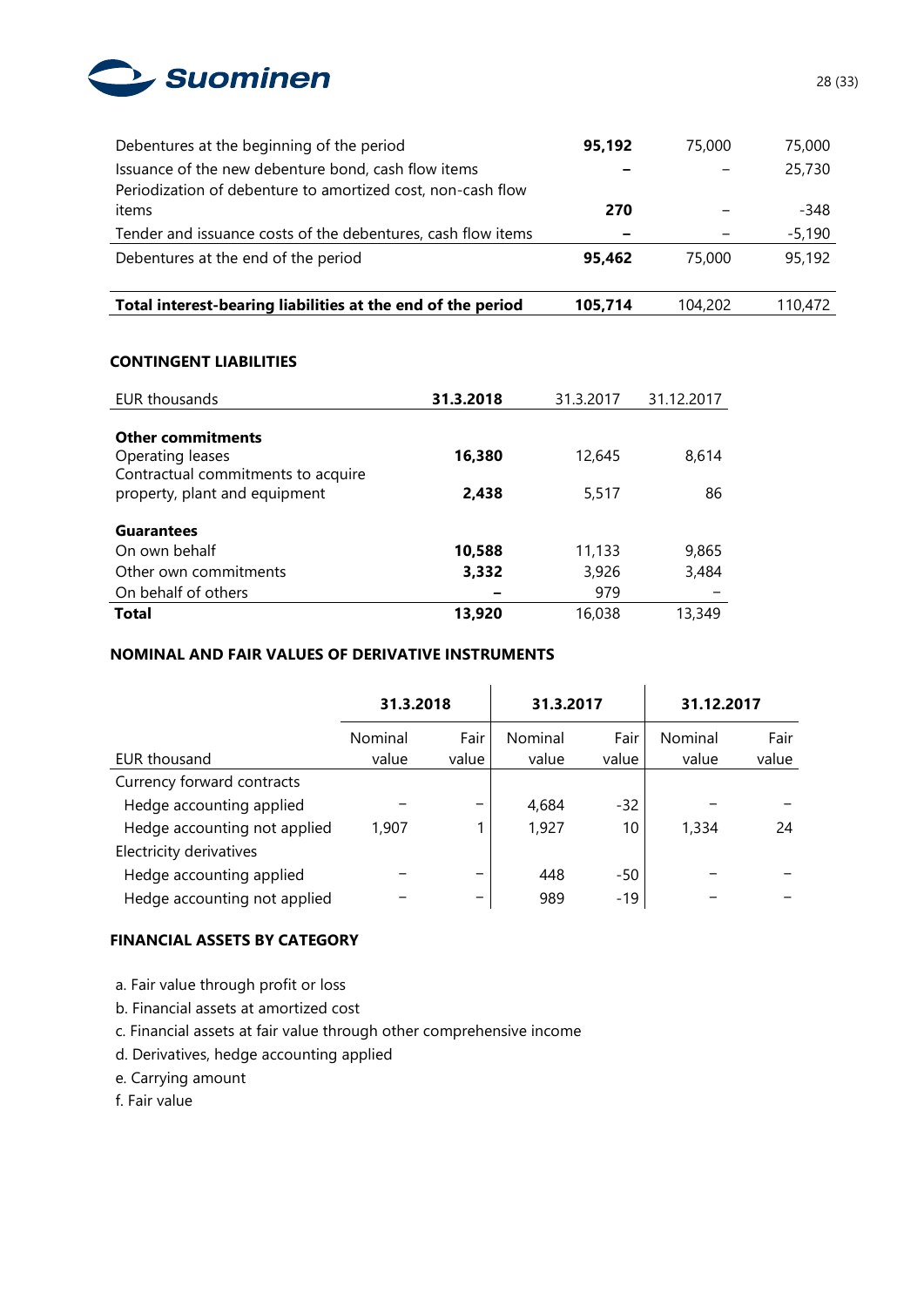

|                               |       |        | <b>Classification</b> |    |        |        |
|-------------------------------|-------|--------|-----------------------|----|--------|--------|
| EUR thousand                  | а.    | b.     | c.                    | d. | e.     | f.     |
| Equity instruments            | 347   |        | 429                   |    | 777    | 777    |
| Other non-current receivables | 198   |        |                       |    | 198    | 198    |
| Loan receivables              | 4,337 | 3,072  |                       |    | 7,409  | 7,409  |
| Trade receivables             |       | 58,065 |                       |    | 58,065 | 58,065 |
| Derivatives                   | 4     |        |                       |    | 4      | 4      |
| Interest and other financial  |       |        |                       |    |        |        |
| receivables                   |       | 757    |                       |    | 757    | 757    |
| Cash and cash equivalents     |       | 17,047 |                       |    | 17,047 | 17,047 |
| <b>Total 31.3.2018</b>        | 4.887 | 78,942 | 429                   |    | 84,257 | 84,257 |

| EUR thousand                                | a.    | b.     | c.  | d. | e.     | f.     |
|---------------------------------------------|-------|--------|-----|----|--------|--------|
| Equity instruments                          | 347   |        | 429 |    | 777    | 777    |
| Other non-current receivables               | 214   |        |     |    | 214    | 214    |
| Loan receivables                            | 4,337 | 3,072  |     |    | 7,409  | 7,409  |
| Trade receivables                           |       | 53,934 |     |    | 53,934 | 53,934 |
| Derivatives                                 | 24    |        |     |    | 24     | 24     |
| Interest and other financial<br>receivables |       | 670    |     |    | 670    | 670    |
| Cash and cash equivalents                   |       | 27,240 |     |    | 27,240 | 27,240 |
| <b>Total 31.12.2017</b>                     | 4,923 | 84,916 | 429 |    | 90,268 | 90,268 |

The figures for 31.12.2017 have been reclassified and restated to reflect the effects of applying IFRS 9 and IFRS 15.

Principles in estimating fair value of financial assets for 2018 are the same as those used for preparing the consolidated financial statements for 2017 with the exception of certain loan receivables, which are under IFRS 9 measured at fair value through profit and loss (previously at amortized cost).

# **FINANCIAL LIABILITIES**

|                                          | 31.3.2018<br>31.12.2017 |         |                |          |         |         |
|------------------------------------------|-------------------------|---------|----------------|----------|---------|---------|
|                                          | <b>Carrying</b>         | Fair    | <b>Nominal</b> | Carrying | Fair    | Nominal |
| EUR thousand                             | amount                  | value   | value          | amount   | value   | value   |
| <b>Non-current financial liabilities</b> |                         |         |                |          |         |         |
| <b>Debentures</b>                        | 95.463                  | 102,491 | 100.730        | 95,192   | 102,647 | 100,730 |
| Finance lease liabilities                | 131                     | 131     | 131            | 162      | 162     | 162     |
| Total non-current financial liabilities  | 95,594                  | 102,622 | 100.861        | 95,354   | 102,809 | 100.892 |

#### **Current financial liabilities**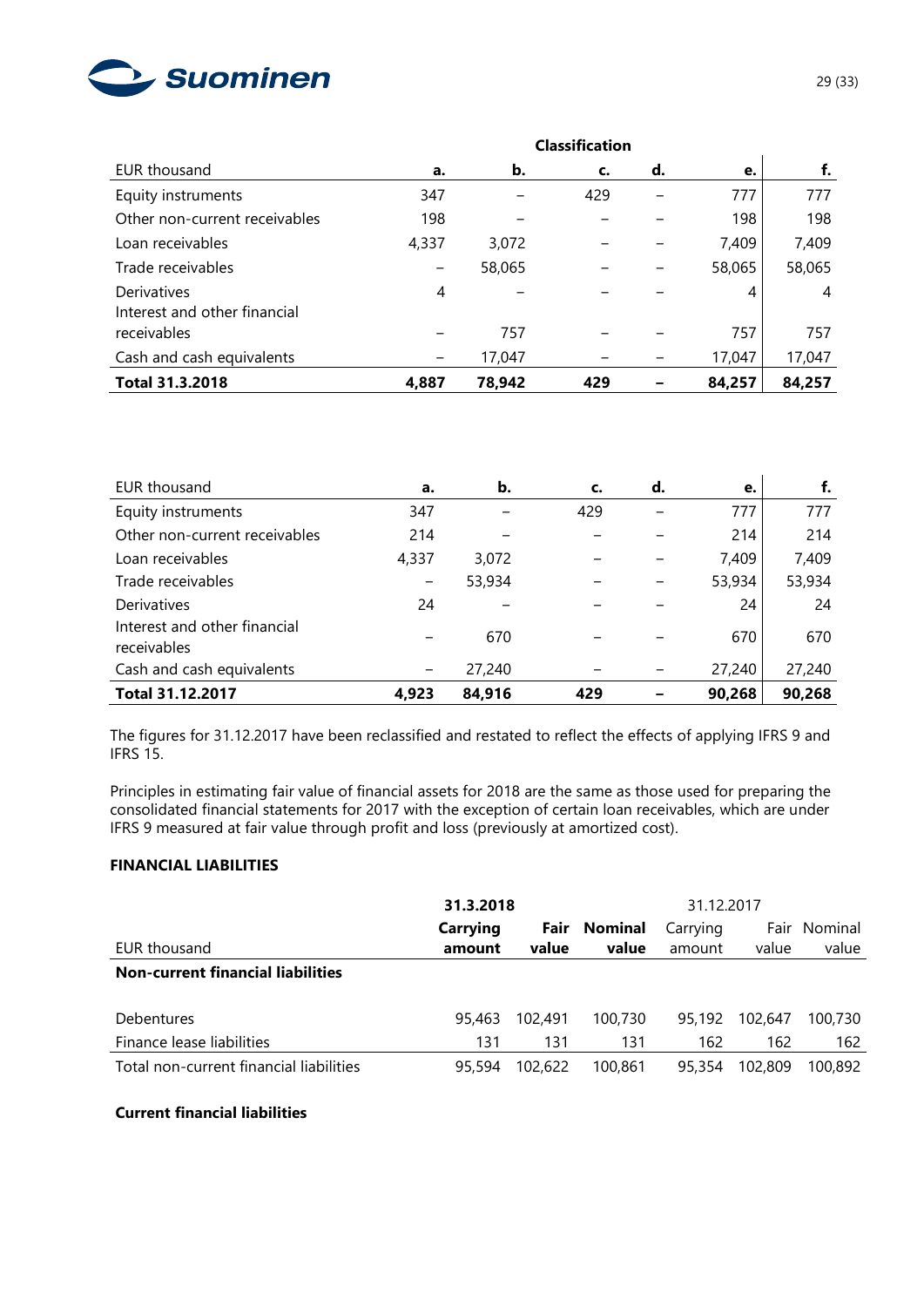

| <b>Total</b>                            | 158.697 | 165.725 | 163,964 | 163,654 | 171.109 | 169.192 |
|-----------------------------------------|---------|---------|---------|---------|---------|---------|
| Total current financial liabilities     | 63,103  | 63,103  | 63,103  | 68,300  | 68,300  | 68,300  |
| Trade payables                          | 51,672  | 51,672  | 51,672  | 52,145  | 52,145  | 52,145  |
| Other current liabilities               | 207     | 207     | 207     | 301     | 301     | 301     |
| Interest accruals                       | 1,100   | 1,100   | 1.100   | 736     | 736     | 736     |
| applied                                 | 3       | 3       | 3       |         |         |         |
| Derivatives, hedge accounting not       |         |         |         |         |         |         |
| Finance lease liabilities               | 120     | 120     | 120     | 118     | 118     | 118     |
| loans from financial institutions       | 10,000  | 10,000  | 10,000  | 15,000  | 15,000  | 15,000  |
| from financial institutions and current |         |         |         |         |         |         |
| Current part of non-current loans       |         |         |         |         |         |         |

Principles in estimating fair value for financial liabilities for 2018 are the same as those used for preparing the consolidated financial statements for 2017.

# **FAIR VALUE MEASUREMENT HIERARCHY**

| EUR thousands                                         | Level 1 | Level <sub>2</sub> | Level 3 |
|-------------------------------------------------------|---------|--------------------|---------|
| <b>Financial assets and liabilities at fair value</b> |         |                    |         |
| Other non-current receivables                         |         |                    | 198     |
| Loan receivables                                      |         |                    | 4,337   |
| Equity instruments                                    |         |                    | 777     |
| <b>Total</b>                                          |         |                    | 5,312   |
|                                                       |         |                    |         |
| Derivatives at fair value                             |         |                    |         |
| Currency forward contracts, receivables               |         | 4                  |         |
| Currency forward contracts, liabilities               |         | -3                 |         |
| Total                                                 |         |                    |         |

Principles in estimating fair value of financial assets and their hierarchies for 2018 are the same as those used for preparing the consolidated financial statements for 2017 with the exception of certain loan receivables, which are under IFRS 9 measured at fair value through profit and loss (previously at amortized cost). There were no transfers in the fair value measurement hierarchy levels during the reporting period.

#### **RESTATEMENT OF PREVIOUSLY PUBLISHED FIGURES**

#### **Consolidated statement of financial position**

|                           | Published  | restatement | <b>Restated</b> |
|---------------------------|------------|-------------|-----------------|
| EUR thousand              | 31.12.2017 | 31.12.2017  | 31.12.2017      |
| <b>Assets</b>             |            |             |                 |
| <b>Non-current assets</b> |            |             |                 |
| Goodwill                  | 15,496     | -           | 15,496          |
| Intangible assets         | 17,470     |             | 17,470          |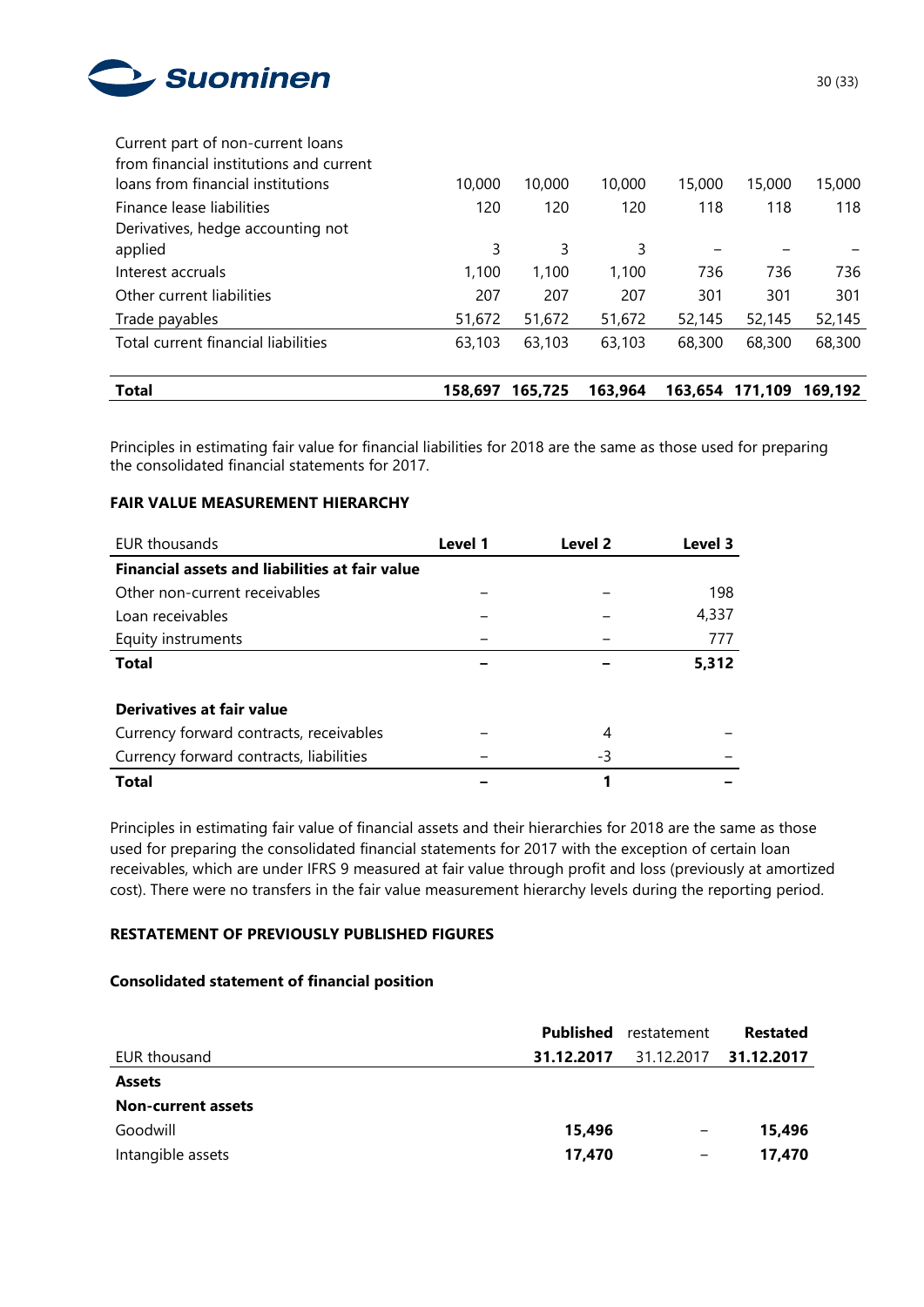

| Loan receivables<br>3,072<br>3,072<br>Equity instruments<br>777<br>777<br>Other non-current receivables<br>1,744<br>1,744<br>Deferred tax assets<br>5,142<br>5,142<br>180,349<br>180,349<br><b>Total non-current assets</b><br><b>Current assets</b><br>Inventories<br>44,241<br>44,241<br>Trade receivables<br><b>IFRS 15 / IFRS 9</b><br>57,560<br>$-3,626$<br>53,934<br>Loan receivables<br>4,337<br>4,337<br>4,236<br>4,236<br>Other current receivables<br>Assets for current tax<br>7,703<br>7,703<br>Cash and cash equivalents<br>27,240<br>27,240<br><b>Total current assets</b><br>145,318<br>$-3,626$<br>141,692<br><b>Total assets</b><br>325,666<br>$-3,626$<br>322,040<br><b>Equity and liabilities</b><br><b>Equity</b><br>11,860<br>Share capital<br>11,860<br>Share premium account<br>24,681<br>24,681<br>Reserve for invested unrestricted<br>87,423<br>87,423<br>equity<br>$-44$<br>Treasury shares<br>-44<br>Fair value and other reserves<br>264<br>264<br>Exchange differences<br>$-3,151$<br>$-3,151$<br>Retained earnings<br>IFRS <sub>2</sub><br>15,084<br>677<br>15,761<br>Total equity attributable to owners<br>136,117<br>677<br>136,794<br>of the parent<br>Hybrid bond<br><b>Total equity</b><br>136,117<br>136,794<br>677<br><b>Liabilities</b><br><b>Non-current liabilities</b><br>Deferred tax liabilities<br>14,558<br>14,558<br>Liabilities from defined benefit plans<br>984<br>984<br>Other non-current liabilities<br>IFRS <sub>2</sub><br>350<br>$-301$<br>49<br>Debentures<br>95,192<br>95,192<br>Other non-current interest-bearing<br>liabilities<br>162<br>162<br>111,246<br>Total non-current liabilities<br>110,945<br>$-301$ | Property, plant and equipment | 136,649 | 136,649 |
|------------------------------------------------------------------------------------------------------------------------------------------------------------------------------------------------------------------------------------------------------------------------------------------------------------------------------------------------------------------------------------------------------------------------------------------------------------------------------------------------------------------------------------------------------------------------------------------------------------------------------------------------------------------------------------------------------------------------------------------------------------------------------------------------------------------------------------------------------------------------------------------------------------------------------------------------------------------------------------------------------------------------------------------------------------------------------------------------------------------------------------------------------------------------------------------------------------------------------------------------------------------------------------------------------------------------------------------------------------------------------------------------------------------------------------------------------------------------------------------------------------------------------------------------------------------------------------------------------------------------------------------------------------------------------|-------------------------------|---------|---------|
|                                                                                                                                                                                                                                                                                                                                                                                                                                                                                                                                                                                                                                                                                                                                                                                                                                                                                                                                                                                                                                                                                                                                                                                                                                                                                                                                                                                                                                                                                                                                                                                                                                                                              |                               |         |         |
|                                                                                                                                                                                                                                                                                                                                                                                                                                                                                                                                                                                                                                                                                                                                                                                                                                                                                                                                                                                                                                                                                                                                                                                                                                                                                                                                                                                                                                                                                                                                                                                                                                                                              |                               |         |         |
|                                                                                                                                                                                                                                                                                                                                                                                                                                                                                                                                                                                                                                                                                                                                                                                                                                                                                                                                                                                                                                                                                                                                                                                                                                                                                                                                                                                                                                                                                                                                                                                                                                                                              |                               |         |         |
|                                                                                                                                                                                                                                                                                                                                                                                                                                                                                                                                                                                                                                                                                                                                                                                                                                                                                                                                                                                                                                                                                                                                                                                                                                                                                                                                                                                                                                                                                                                                                                                                                                                                              |                               |         |         |
|                                                                                                                                                                                                                                                                                                                                                                                                                                                                                                                                                                                                                                                                                                                                                                                                                                                                                                                                                                                                                                                                                                                                                                                                                                                                                                                                                                                                                                                                                                                                                                                                                                                                              |                               |         |         |
|                                                                                                                                                                                                                                                                                                                                                                                                                                                                                                                                                                                                                                                                                                                                                                                                                                                                                                                                                                                                                                                                                                                                                                                                                                                                                                                                                                                                                                                                                                                                                                                                                                                                              |                               |         |         |
|                                                                                                                                                                                                                                                                                                                                                                                                                                                                                                                                                                                                                                                                                                                                                                                                                                                                                                                                                                                                                                                                                                                                                                                                                                                                                                                                                                                                                                                                                                                                                                                                                                                                              |                               |         |         |
|                                                                                                                                                                                                                                                                                                                                                                                                                                                                                                                                                                                                                                                                                                                                                                                                                                                                                                                                                                                                                                                                                                                                                                                                                                                                                                                                                                                                                                                                                                                                                                                                                                                                              |                               |         |         |
|                                                                                                                                                                                                                                                                                                                                                                                                                                                                                                                                                                                                                                                                                                                                                                                                                                                                                                                                                                                                                                                                                                                                                                                                                                                                                                                                                                                                                                                                                                                                                                                                                                                                              |                               |         |         |
|                                                                                                                                                                                                                                                                                                                                                                                                                                                                                                                                                                                                                                                                                                                                                                                                                                                                                                                                                                                                                                                                                                                                                                                                                                                                                                                                                                                                                                                                                                                                                                                                                                                                              |                               |         |         |
|                                                                                                                                                                                                                                                                                                                                                                                                                                                                                                                                                                                                                                                                                                                                                                                                                                                                                                                                                                                                                                                                                                                                                                                                                                                                                                                                                                                                                                                                                                                                                                                                                                                                              |                               |         |         |
|                                                                                                                                                                                                                                                                                                                                                                                                                                                                                                                                                                                                                                                                                                                                                                                                                                                                                                                                                                                                                                                                                                                                                                                                                                                                                                                                                                                                                                                                                                                                                                                                                                                                              |                               |         |         |
|                                                                                                                                                                                                                                                                                                                                                                                                                                                                                                                                                                                                                                                                                                                                                                                                                                                                                                                                                                                                                                                                                                                                                                                                                                                                                                                                                                                                                                                                                                                                                                                                                                                                              |                               |         |         |
|                                                                                                                                                                                                                                                                                                                                                                                                                                                                                                                                                                                                                                                                                                                                                                                                                                                                                                                                                                                                                                                                                                                                                                                                                                                                                                                                                                                                                                                                                                                                                                                                                                                                              |                               |         |         |
|                                                                                                                                                                                                                                                                                                                                                                                                                                                                                                                                                                                                                                                                                                                                                                                                                                                                                                                                                                                                                                                                                                                                                                                                                                                                                                                                                                                                                                                                                                                                                                                                                                                                              |                               |         |         |
|                                                                                                                                                                                                                                                                                                                                                                                                                                                                                                                                                                                                                                                                                                                                                                                                                                                                                                                                                                                                                                                                                                                                                                                                                                                                                                                                                                                                                                                                                                                                                                                                                                                                              |                               |         |         |
|                                                                                                                                                                                                                                                                                                                                                                                                                                                                                                                                                                                                                                                                                                                                                                                                                                                                                                                                                                                                                                                                                                                                                                                                                                                                                                                                                                                                                                                                                                                                                                                                                                                                              |                               |         |         |
|                                                                                                                                                                                                                                                                                                                                                                                                                                                                                                                                                                                                                                                                                                                                                                                                                                                                                                                                                                                                                                                                                                                                                                                                                                                                                                                                                                                                                                                                                                                                                                                                                                                                              |                               |         |         |
|                                                                                                                                                                                                                                                                                                                                                                                                                                                                                                                                                                                                                                                                                                                                                                                                                                                                                                                                                                                                                                                                                                                                                                                                                                                                                                                                                                                                                                                                                                                                                                                                                                                                              |                               |         |         |
|                                                                                                                                                                                                                                                                                                                                                                                                                                                                                                                                                                                                                                                                                                                                                                                                                                                                                                                                                                                                                                                                                                                                                                                                                                                                                                                                                                                                                                                                                                                                                                                                                                                                              |                               |         |         |
|                                                                                                                                                                                                                                                                                                                                                                                                                                                                                                                                                                                                                                                                                                                                                                                                                                                                                                                                                                                                                                                                                                                                                                                                                                                                                                                                                                                                                                                                                                                                                                                                                                                                              |                               |         |         |
|                                                                                                                                                                                                                                                                                                                                                                                                                                                                                                                                                                                                                                                                                                                                                                                                                                                                                                                                                                                                                                                                                                                                                                                                                                                                                                                                                                                                                                                                                                                                                                                                                                                                              |                               |         |         |
|                                                                                                                                                                                                                                                                                                                                                                                                                                                                                                                                                                                                                                                                                                                                                                                                                                                                                                                                                                                                                                                                                                                                                                                                                                                                                                                                                                                                                                                                                                                                                                                                                                                                              |                               |         |         |
|                                                                                                                                                                                                                                                                                                                                                                                                                                                                                                                                                                                                                                                                                                                                                                                                                                                                                                                                                                                                                                                                                                                                                                                                                                                                                                                                                                                                                                                                                                                                                                                                                                                                              |                               |         |         |
|                                                                                                                                                                                                                                                                                                                                                                                                                                                                                                                                                                                                                                                                                                                                                                                                                                                                                                                                                                                                                                                                                                                                                                                                                                                                                                                                                                                                                                                                                                                                                                                                                                                                              |                               |         |         |
|                                                                                                                                                                                                                                                                                                                                                                                                                                                                                                                                                                                                                                                                                                                                                                                                                                                                                                                                                                                                                                                                                                                                                                                                                                                                                                                                                                                                                                                                                                                                                                                                                                                                              |                               |         |         |
|                                                                                                                                                                                                                                                                                                                                                                                                                                                                                                                                                                                                                                                                                                                                                                                                                                                                                                                                                                                                                                                                                                                                                                                                                                                                                                                                                                                                                                                                                                                                                                                                                                                                              |                               |         |         |
|                                                                                                                                                                                                                                                                                                                                                                                                                                                                                                                                                                                                                                                                                                                                                                                                                                                                                                                                                                                                                                                                                                                                                                                                                                                                                                                                                                                                                                                                                                                                                                                                                                                                              |                               |         |         |
|                                                                                                                                                                                                                                                                                                                                                                                                                                                                                                                                                                                                                                                                                                                                                                                                                                                                                                                                                                                                                                                                                                                                                                                                                                                                                                                                                                                                                                                                                                                                                                                                                                                                              |                               |         |         |
|                                                                                                                                                                                                                                                                                                                                                                                                                                                                                                                                                                                                                                                                                                                                                                                                                                                                                                                                                                                                                                                                                                                                                                                                                                                                                                                                                                                                                                                                                                                                                                                                                                                                              |                               |         |         |
|                                                                                                                                                                                                                                                                                                                                                                                                                                                                                                                                                                                                                                                                                                                                                                                                                                                                                                                                                                                                                                                                                                                                                                                                                                                                                                                                                                                                                                                                                                                                                                                                                                                                              |                               |         |         |
|                                                                                                                                                                                                                                                                                                                                                                                                                                                                                                                                                                                                                                                                                                                                                                                                                                                                                                                                                                                                                                                                                                                                                                                                                                                                                                                                                                                                                                                                                                                                                                                                                                                                              |                               |         |         |
|                                                                                                                                                                                                                                                                                                                                                                                                                                                                                                                                                                                                                                                                                                                                                                                                                                                                                                                                                                                                                                                                                                                                                                                                                                                                                                                                                                                                                                                                                                                                                                                                                                                                              |                               |         |         |
|                                                                                                                                                                                                                                                                                                                                                                                                                                                                                                                                                                                                                                                                                                                                                                                                                                                                                                                                                                                                                                                                                                                                                                                                                                                                                                                                                                                                                                                                                                                                                                                                                                                                              |                               |         |         |
|                                                                                                                                                                                                                                                                                                                                                                                                                                                                                                                                                                                                                                                                                                                                                                                                                                                                                                                                                                                                                                                                                                                                                                                                                                                                                                                                                                                                                                                                                                                                                                                                                                                                              |                               |         |         |
|                                                                                                                                                                                                                                                                                                                                                                                                                                                                                                                                                                                                                                                                                                                                                                                                                                                                                                                                                                                                                                                                                                                                                                                                                                                                                                                                                                                                                                                                                                                                                                                                                                                                              |                               |         |         |
|                                                                                                                                                                                                                                                                                                                                                                                                                                                                                                                                                                                                                                                                                                                                                                                                                                                                                                                                                                                                                                                                                                                                                                                                                                                                                                                                                                                                                                                                                                                                                                                                                                                                              |                               |         |         |
|                                                                                                                                                                                                                                                                                                                                                                                                                                                                                                                                                                                                                                                                                                                                                                                                                                                                                                                                                                                                                                                                                                                                                                                                                                                                                                                                                                                                                                                                                                                                                                                                                                                                              |                               |         |         |
|                                                                                                                                                                                                                                                                                                                                                                                                                                                                                                                                                                                                                                                                                                                                                                                                                                                                                                                                                                                                                                                                                                                                                                                                                                                                                                                                                                                                                                                                                                                                                                                                                                                                              |                               |         |         |
|                                                                                                                                                                                                                                                                                                                                                                                                                                                                                                                                                                                                                                                                                                                                                                                                                                                                                                                                                                                                                                                                                                                                                                                                                                                                                                                                                                                                                                                                                                                                                                                                                                                                              |                               |         |         |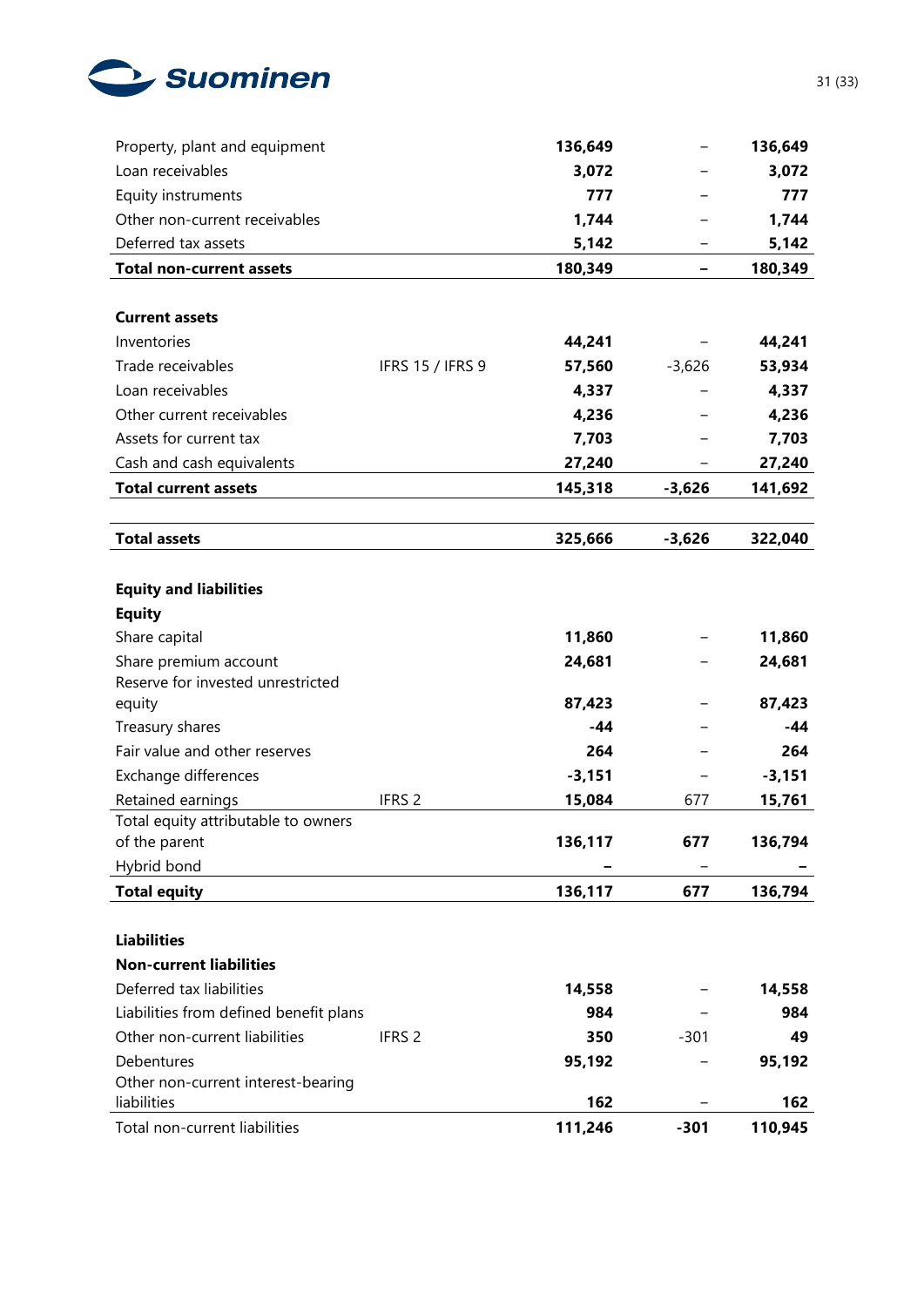

#### **Current liabilities**

| Current interest-bearing liabilities |                    | 15,118  |          | 15,118  |
|--------------------------------------|--------------------|---------|----------|---------|
| Liabilities for current tax          |                    | 32      |          | 32      |
| Trade payables and other current     | IFRS 2 / IFRS 15 / |         |          |         |
| liabilities                          | IFRS 9             | 63,154  | $-4,002$ | 59,152  |
| Total current liabilities            |                    | 78,304  | $-4.002$ | 74,302  |
| <b>Total liabilities</b>             |                    | 189,550 | $-4.303$ | 185,247 |
|                                      |                    |         |          |         |
| <b>Total equity and liabilities</b>  |                    | 325,666 | $-3.626$ | 322,040 |

### **Measurement categories of financial assets**

#### **IAS 39**

- a. Fair value through profit or loss
- b. Loans and receivables
- c. Available-for-sale assets

#### **IFRS 9**

- d. Fair value through profit or loss
- e. Financial assets at fair value through other comprehensive income
- f. Financial assets at amortized cost

|                                          |     | <b>Measurement category IAS 39</b> |     | <b>Measurement category IFRS 9</b> |     |        |
|------------------------------------------|-----|------------------------------------|-----|------------------------------------|-----|--------|
| EUR thousand                             | a.  | b.                                 |     | d.                                 | e.  |        |
| Equity instruments                       |     |                                    | 777 | 347                                | 429 |        |
| Other non-current receivables            | 214 |                                    | -   | 214                                |     |        |
| Loan receivables                         |     | 7.409                              | -   | 4,337                              |     | 3,072  |
| Trade receivables                        |     | 57,560                             | –   |                                    |     | 53,934 |
| Derivatives                              | 24  |                                    | -   | 24                                 |     |        |
| Interest and other financial receivables |     | 670                                | -   |                                    |     | 670    |
| Cash and cash equivalents                |     | 27,240                             | -   |                                    |     | 27,240 |
|                                          | 238 | 92,880                             | 777 | 4.923                              | 429 | 84,916 |

The carrying amount of trade receivables has been restated due to application of IFRS 15 and IFRS 9.

#### **Key ratios and alternative performance measures**

|              | Published  | Restated   |
|--------------|------------|------------|
|              | 31.12.2017 | 31.12.2017 |
| EUR thousand |            |            |

32 (33)

**Equity ratio**